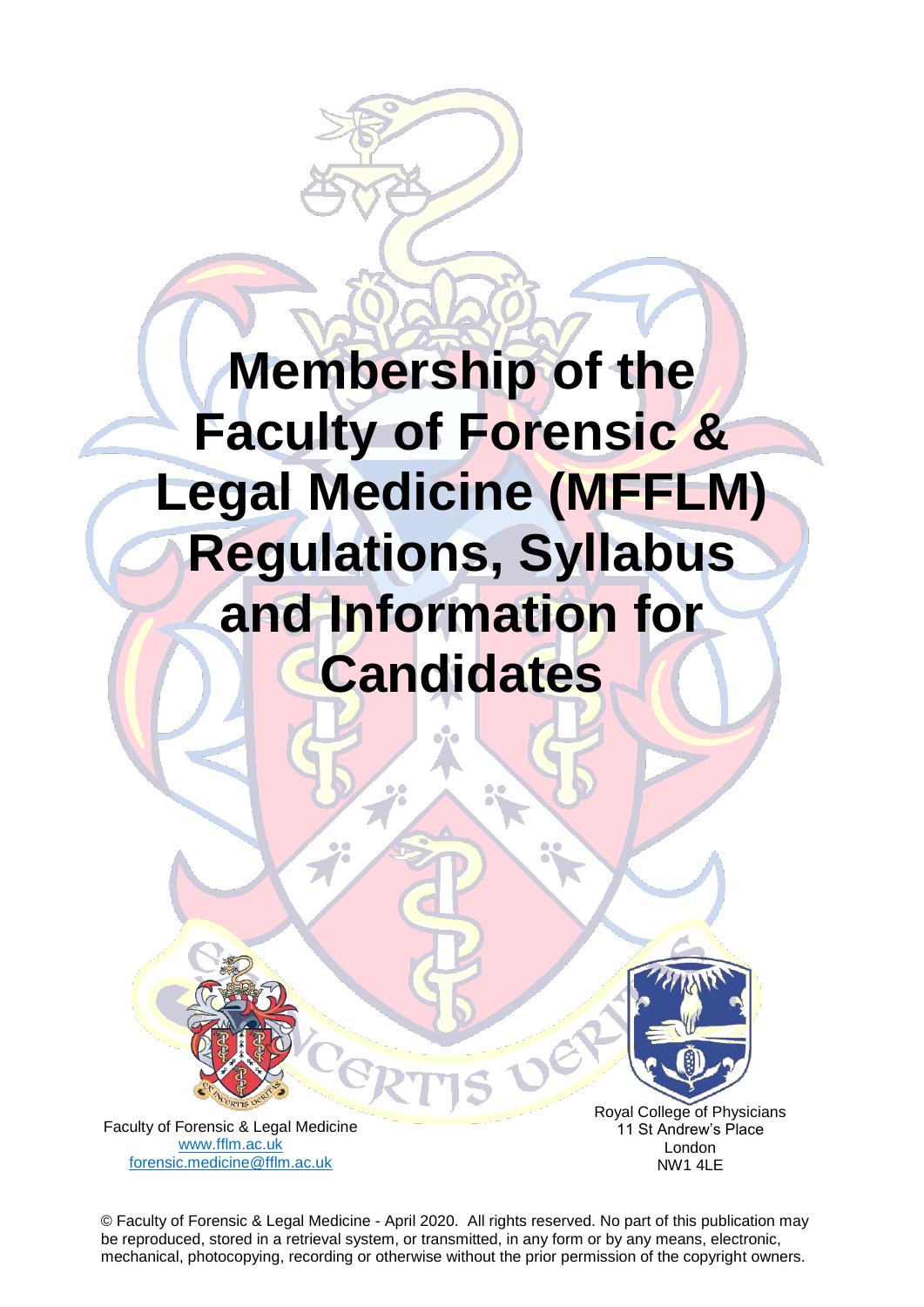## **Foreword**

The Membership of the Faculty of Forensic & Legal Medicine (MFFLM) Examination Regulations 2020 apply from 01 April 2020 and cover the MFFLM Examination. This document supersedes any previous version.

#### **Notice of future amendments to the Regulations**

The MFFLM examination will continue to change to reflect developments in forensic and legal medicine. While every attempt has been made to ensure that this document is accurate, further changes may be implemented over time.

Candidates should refer to the [Exams page](http://www.fflm.ac.uk/exams) of the FFLM website for the most up-to-date information, where any such changes will be detailed. In addition, wherever changes are made, notices will be issued indicating the nature of these changes. In order that candidates are fully briefed about the status of any proposed changes, they are advised to read these notices along with this publication.

# **Contact Details** Administrative Office Faculty of Forensic & Legal Medicine www.fflm.ac.uk [forensic.medicine@fflm.ac.uk](mailto:forensic.medicine@fflm.ac.uk)

Royal College of Physicians 11 St Andrew's Place London NW1 4LE (only use in exceptional circumstances)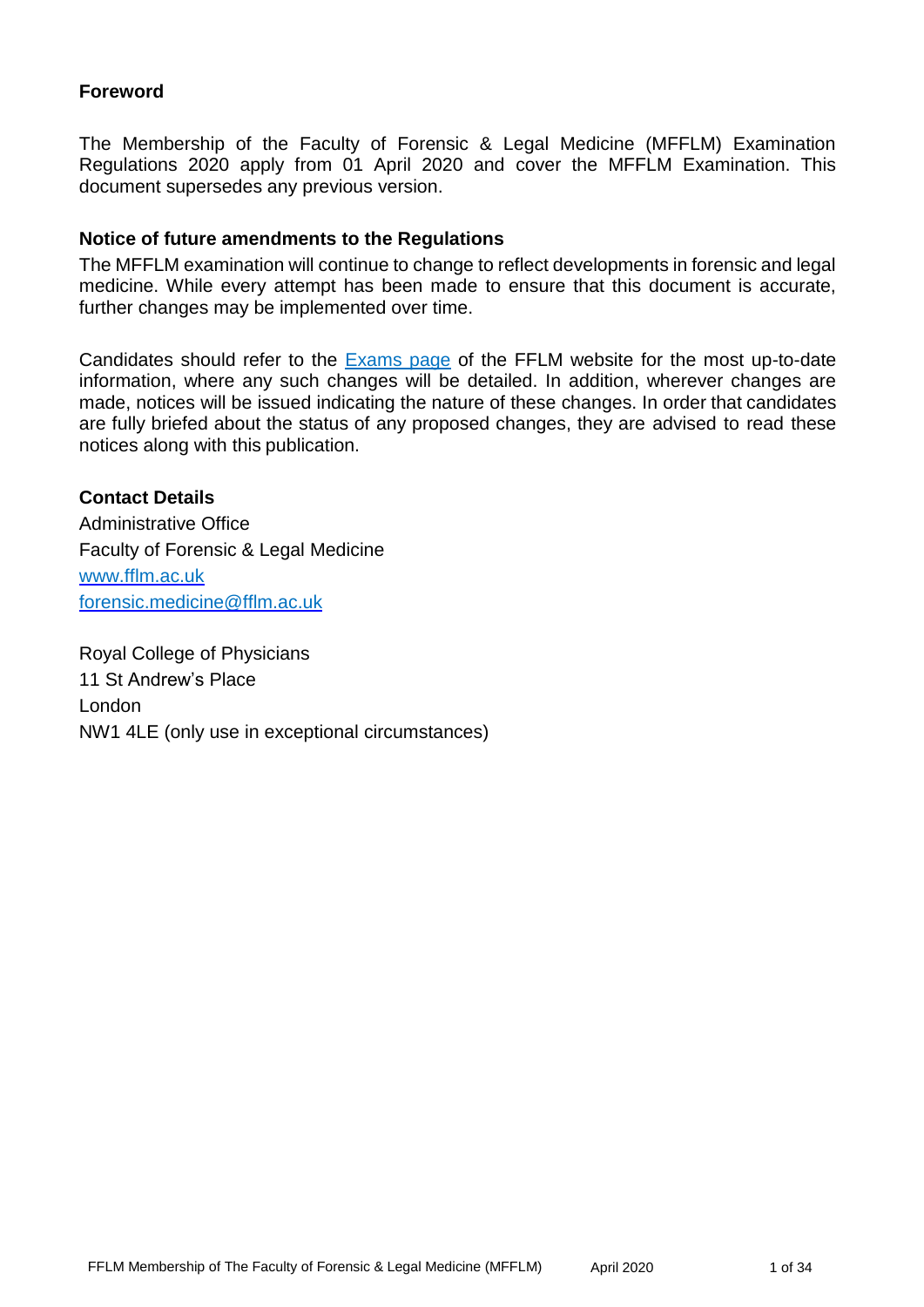# **Contents**

| 2. |                                                                            |
|----|----------------------------------------------------------------------------|
| 3. | Constitutional Framework: Faculty of Forensic & Legal Medicine 3           |
| 4. | Academic Framework: The Aims and Objectives of the MFFLM examination 4     |
| 5. |                                                                            |
| 6. |                                                                            |
| 7. |                                                                            |
| 8. |                                                                            |
| 9. | The three components of the MFFLM examination: MFFLM Part 18               |
|    | 10. The three components of the MFFLM examination: MFFLM Part 2 written 11 |
|    | 11. The three components of the MFFLM examination: MFFLM Part 2 clinical12 |
|    |                                                                            |
|    |                                                                            |
|    |                                                                            |
|    |                                                                            |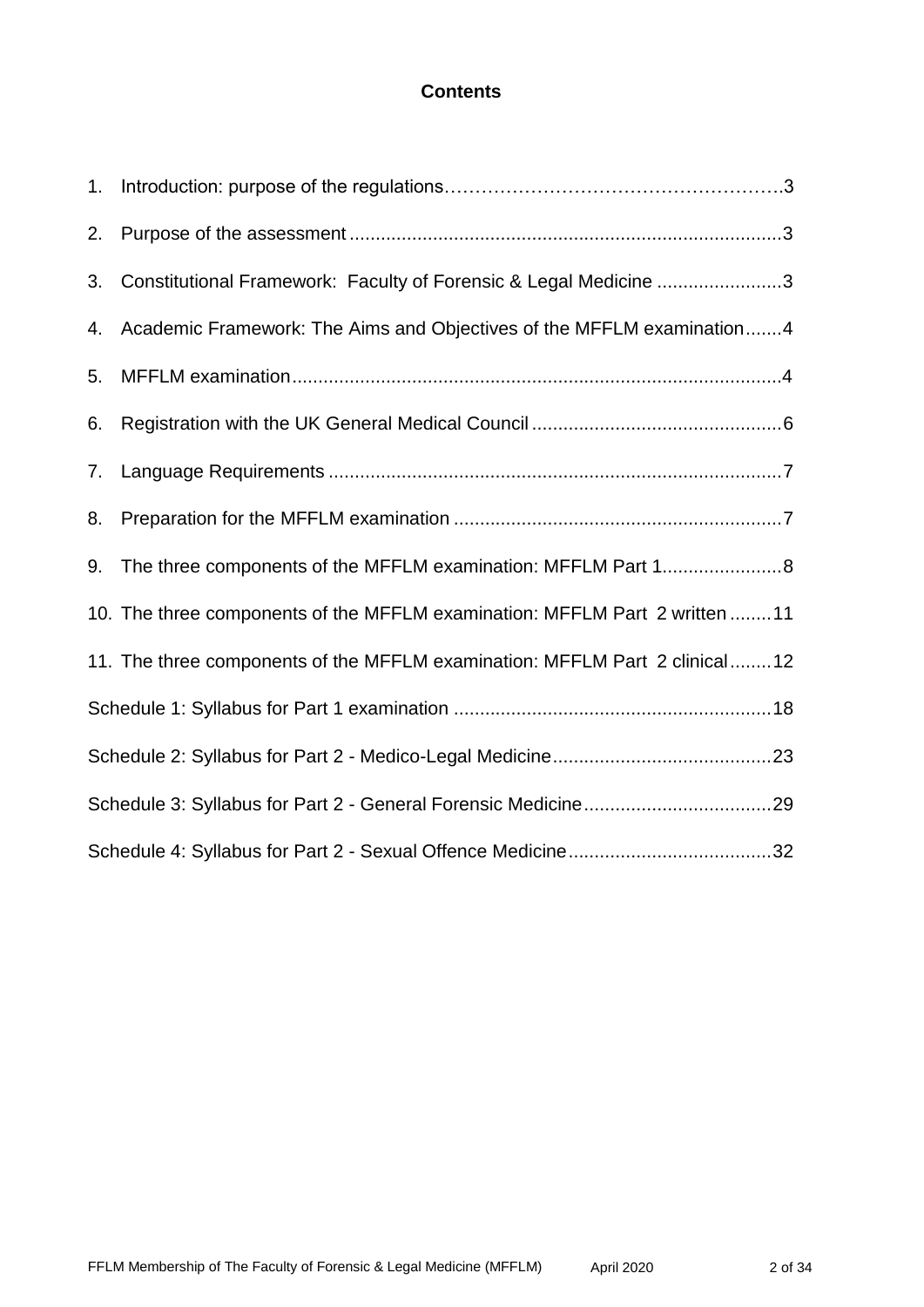The following Regulations apply to candidates entering the MFFLM examination.

### 1. Introduction

#### 1.1 Purpose of these Regulations

These Regulations relate to the assessments undertaken by doctors training in Forensic and Legal Medicine in the UK from October 2009 onwards. The assessments are known collectively as the assessment for Membership of the FFLM (MFFLM).

#### 1.2 Date of publication

The MFFLM Regulations first came into effect on 01 October 2009. They will change over time. Candidates should ensure that they familiarise themselves with the Regulations current at the time they are taking the MFFLM. The current version will always be downloadable from the FFLM web site. The FFLM will give appropriate advance notice of any change which may have a material effect on candidates to ensure that candidates are not disadvantaged as a result.

#### 2. Purpose of the assessment

- 2.1 The MFFLM is an examination and successful completion of its components is required of doctors who wish to obtain qualification of eligibility to become Members of the Faculty of Forensic & Legal Medicine.
- 2.2 A doctor who successfully completes the MFFLM and has a licence to practise is eligible to be considered for Membership of the FFLM.
- 3. Constitutional Framework: Faculty of Forensic & Legal Medicine
- 3.1 The Faculty of Forensic & Legal Medicine has the power under Standing Orders:
	- to set professional standards for admission to membership of the FFLM; and
	- to conduct examinations and award the MFFLM qualification and the MFFLM Diploma of Membership.
- 3.2 The Faculty of Forensic & Legal Medicine has the power to:
	- determine the terms and conditions of entry to the MFFLM examination. The Faculty of Forensic & Legal Medicine reserves the right to refuse admission to any part of the MFFLM examination;
	- recognise appropriate periods of training, in fulfilment of the entry requirements of the MFFLM examination Part 2 and reserves the right to determine when this training has been completed successfully by candidates.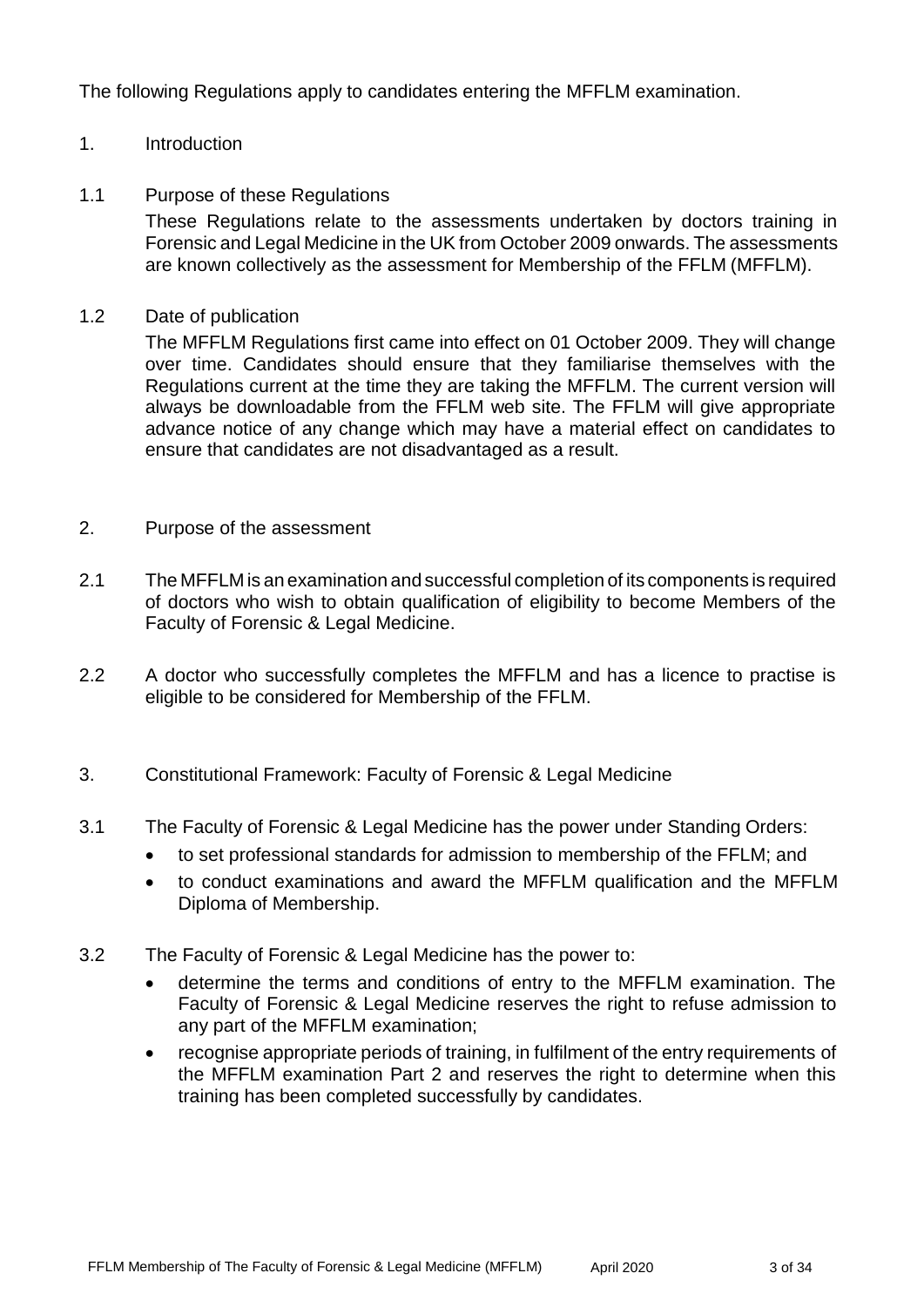- 4. Academic Framework: The Aims and Objectives of the MFFLM Examination
- 4.1 It is the aspiration of the FFLM that the MFFLM examination will play an essential role in the overall educational experience and continuing professional development of forensic physicians and Medico-Legal Advisors in the United Kingdom. It is hoped that it will become a prerequisite for physicians wishing to pursue a career in forensic and legal medicine in the United Kingdom.
- 4.2 The MFFLM examination will play an important role in the international arena of postgraduate medical education. It will provide a professional standard against which physicians working outside the United Kingdom can measure their level of attainment. It may also be used by medical educationalists in other countries in respect of their local postgraduate assessments.

#### 4.3 Aim

The aim of the MFFLM examination is to demonstrate those physicians who, having undertaken a period of general training, have acquired the necessary professional knowledge, skills and attitudes to enable them to practise as independent practitioners within the specialty of forensic and legal medicine.

- 4.4 Objectives
	- 4.4.1 The MFFLM examination evaluates the professional competence of medical graduates having completed three years of forensic/legal training (within the previous five years).
	- 4.4.2 The standard of the various parts of the examination will reflect the development in the knowledge, skills and attitudes which can be expected during training, and is in keeping with the principle of lifelong learning.
- 4.5 Assessment methodology

The MFFLM examination includes questions and assessments that require an understanding of the legal framework that underpins medicine in general and that of forensic and legal medicine in particular. Candidates will also have to demonstrate particular expertise in their chosen sub-specialties in Medico-Legal Medicine and/or General Forensic Medicine and/or Sexual Offence Medicine.

4.6 The FFLM will consider special arrangements for candidates with disabilities taking the Knowledge Test and OSCE/OSPE.

For Mitigating Circumstances and Special Examination Arrangements for Disability and Pregnancy: see General Regulations.

- 5. MFFLM examination
- 5.1 How to enter the MFFLM examination
	- 5.1.1 Candidates can apply for the MFFLM examination by completing and submitting the application form available on the [FFLM website](http://www.fflm.ac.uk/exams) and paying the appropriate fee.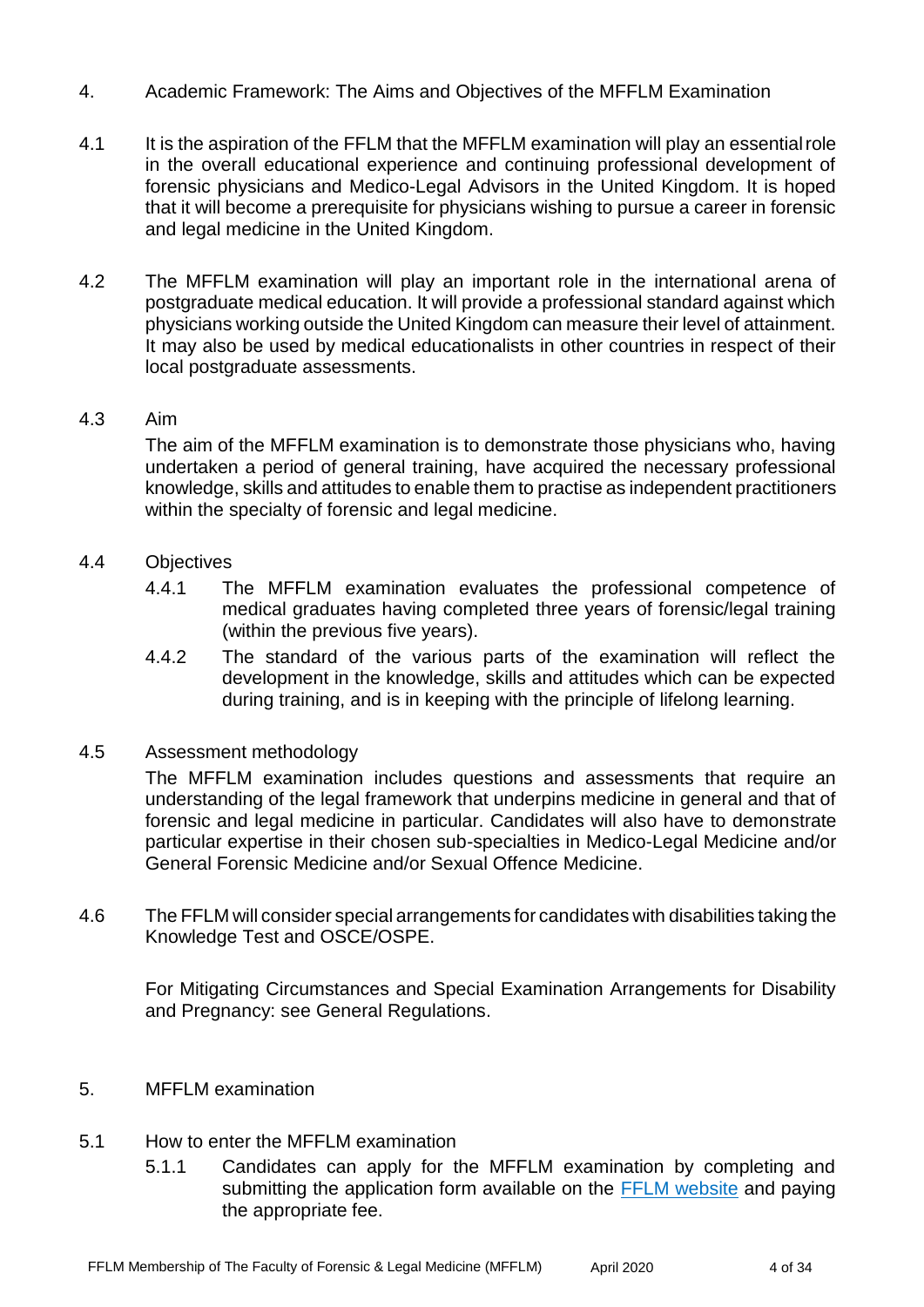- 5.1.2 It is the responsibility of the candidate to ensure that their application is completed by the required closing date. Incomplete or late applications will not be accepted unless this was caused by exceptional circumstances.
- 5.1.3 Paper applications will **not** be accepted.

### 5.2 Fees

- 5.2.1 Details of fees, which are subject to annual revision, dates and opening and closing dates for applications are available on the Exams page of the [FFLM](http://www.fflm.ac.uk/exams)  [website.](http://www.fflm.ac.uk/exams) The preferred payment method is online, by credit or debit card, using the link provided in the Exams page of the FFLM website. Alternative methods are also possible. Please email [forensic.medicine@fflm.ac.uk](mailto:forensic.medicine@fflm.ac.uk) for details.
- 5.2.2 A candidate's application is only processed once his/her complete application form and payment are received.

For arrangements about visas, submission of documentation of professional qualification and current registration with GMC: see General Regulations.

#### 5.3 Centres

The MFFLM Part 1 Examination may be held in various centres within the UK but normally takes place in Central London. Candidates should refer to the Exams page of the [FFLM website](http://www.fflm.ac.uk/exams) for the most up-to-date information.

The MFFLM Part 2 examination may be held in various centres within the UK but it normally takes place in Central London.

For arrangements about withdrawal from the examination and refund of fees: see General Regulations.

#### 5.4 Number of attempts allowed

Candidates can apply and sit the MFFLM Part 1 examination as many times as required. However, MFFLM Part 2 candidates are only allowed four attempts. After this time, the process would need to start again with sitting Part 1 and there would then be a maximum of 2 further attempts at Part 2.

- 5.4.1 Discounting of MFFLM Part 2 attempts
	- 5.4.1.1 Candidates who are prevented from attending the examination in person, owing to the following circumstances, may apply to have that attempt discounted:
	- 5.4.1.2 Illness just before or during the examination;
	- 5.4.1.3 Involvement in an accident;
	- 5.4.1.4 Death of a close relative (parent, sibling, spouse/partner, child).
	- 5.4.1.5 Documentary evidence is required in all cases.
	- 5.4.1.6 Any request for discounting of an attempt must be submitted to the Administration Office within one month of the date of the examination. Requests received at a later stage will not be considered.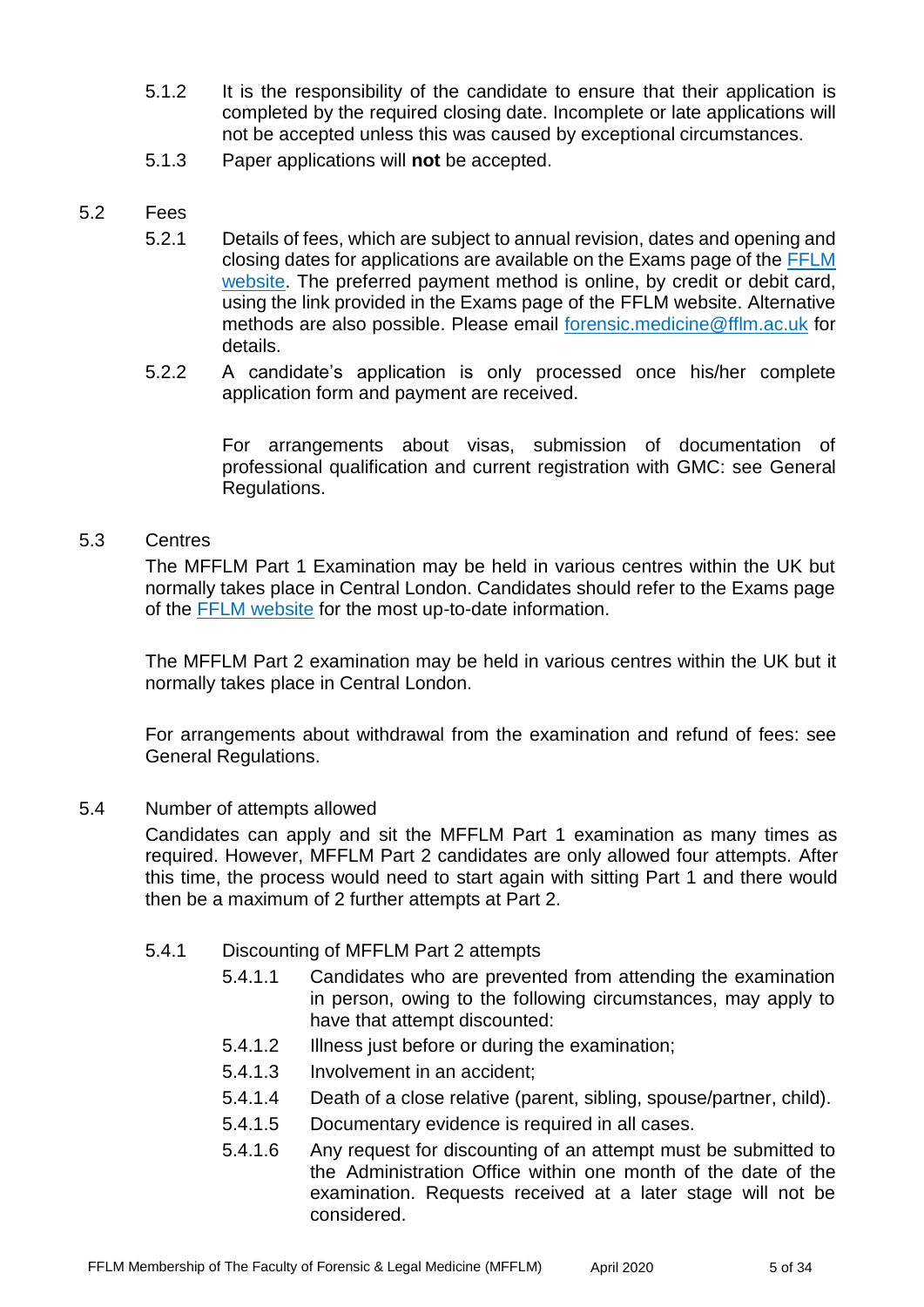- 5.4.1.7 Decisions about discounting attempts are made by the Chief Examiner in consultation with the Chief Examiner's Committee, whose decision is final.
- 5.4.1.8 Discounting of attempts will only be allowed for a maximum of two occasions. After this the exam fee will be forfeited.
- 5.5 After the examination
	- 5.5.1 Review of the examination
		- (a) Results are released when the Chief Examiner and the Academic Dean of the FFLM are satisfied that the examination was conducted appropriately and in accordance with the procedures of the Faculty of Forensic & Legal Medicine.

#### 5.5.2 Results

- (a) Results will be published on the website within four weeks of the date of the examination. Confirmation and details of results will be emailed within a further four weeks. Results cannot be collected from FFLM or given over the telephone.
- (b) The FFLM candidate numbers and results of all candidates, both passes and fails, will be published in the Exams page of the FFLM website. Candidates will not be identified by name. Candidates are advised to take careful note of their candidate number upon receipt of their admission document.
- (c) Candidates should notify the FFLM of any change of email address as soon as possible. Please note that **personal** email addresses, rather than work ones, are preferred.
- 5.6 Queries on results
	- (a) Candidates may request that their Examination answer sheets are remarked. There is a charge of £150.00 per paper for this service. This charge will be refunded if an error, made by the FFLM, is identified.
	- (b) Requests for the re-marking of answer sheets should be made in writing to the Chief Examiner, via [forensic.medicine@fflm.ac.uk](mailto:forensic.medicine@fflm.ac.uk) and must be received within six weeks of the publication of results.
	- (c) Candidates are reminded that their answer sheets are held for one year only.

For information on attendance at and conduct during the examination, academic and professional misconduct, complaints and appeals and compliance with diversity legislation, see General Regulations

- 6 Registration with the UK General Medical Council
- 6.1 Registration with the General Medical Council (GMC) is required for all candidates intending to work as doctors in the UK. Registration with the GMC is not necessary in order to take the MFFLM examination. However, prospective candidates who intend to obtain training in a forensic unit, whether paid or unpaid, must register with the GMC.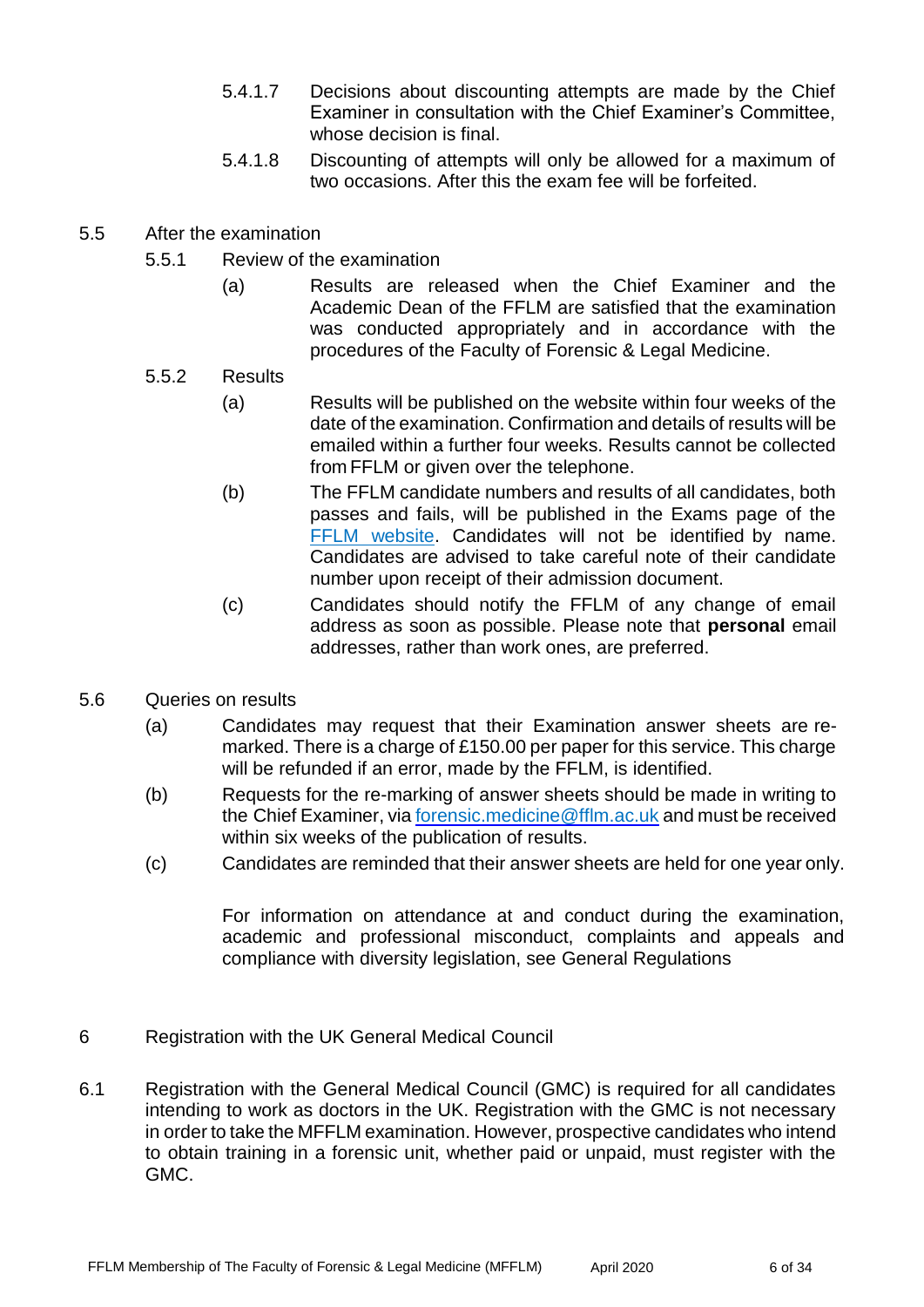- 6.2 A list showing those overseas qualifications eligible for full registration is given at the front of the Medical Register published by the GMC. Doctors who are Britishnationals and/or who hold a qualification of one of the countries of the European Community are subject to special conditions and should seek advice directly from the GMC.
- 6.3 Application forms and pamphlets giving details of the requirements of each kind of registration may be obtained by contacting:

General Medical Council Regent's Place, 350 Euston Road London, NW1 3JN Tel: +44(0)845 357 3456 Email: [registrationhelp@gmc-uk.org](mailto:registrationhelp@gmc-uk.org) For further information please refer to the [GMC website.](http://www.gmc-uk.org/)

- 7 Language Requirements
- 7.1 All parts of the MFFLM examination are conducted in English.
- 7.2 As all assessments are conducted in English, the Faculty of Forensic & Legal Medicine advises candidates that in order to be sufficiently prepared to sit the MFFLM examination, their English language ability should be equivalent to IELTS Level 7 in each module. However, candidates do not need to have taken IELTS, the assessment of the Professional and Linguistic Assessments Board (PLAB), or any other language examination, to sit the MFFLM examination.
- 7.3 The MFFLM cannot be used as demonstrating competency in the English language, for which PLAB is necessary before doctors can obtain Limited Registration with the GMC. Full details are available from:

PLAB Test Section General Medical Council Regent's Place, 350 Euston Road London, NW1 3JN Tel: +44(0)845 357 3456 Email: [registrationhelp@gmc-uk.org](mailto:registrationhelp@gmc-uk.org) For further information please refer to the [GMC website.](http://www.gmc-uk.org/)

- 8 Preparation for the MFFLM examination
- 8.1 The FFLM recommend that candidates prepare for the Examination by gaining clinical experience in recognised training posts in Medico-Legal medicine or their subspecialty of forensic medicine and by studying up-to-date postgraduate clinical textbooks and current medical journals.
- 8.2 There is an e-learning course, which has been available since 01 March 2014 that covers most of the syllabus of the Part 1 exam and the Part 2 in Sexual Offence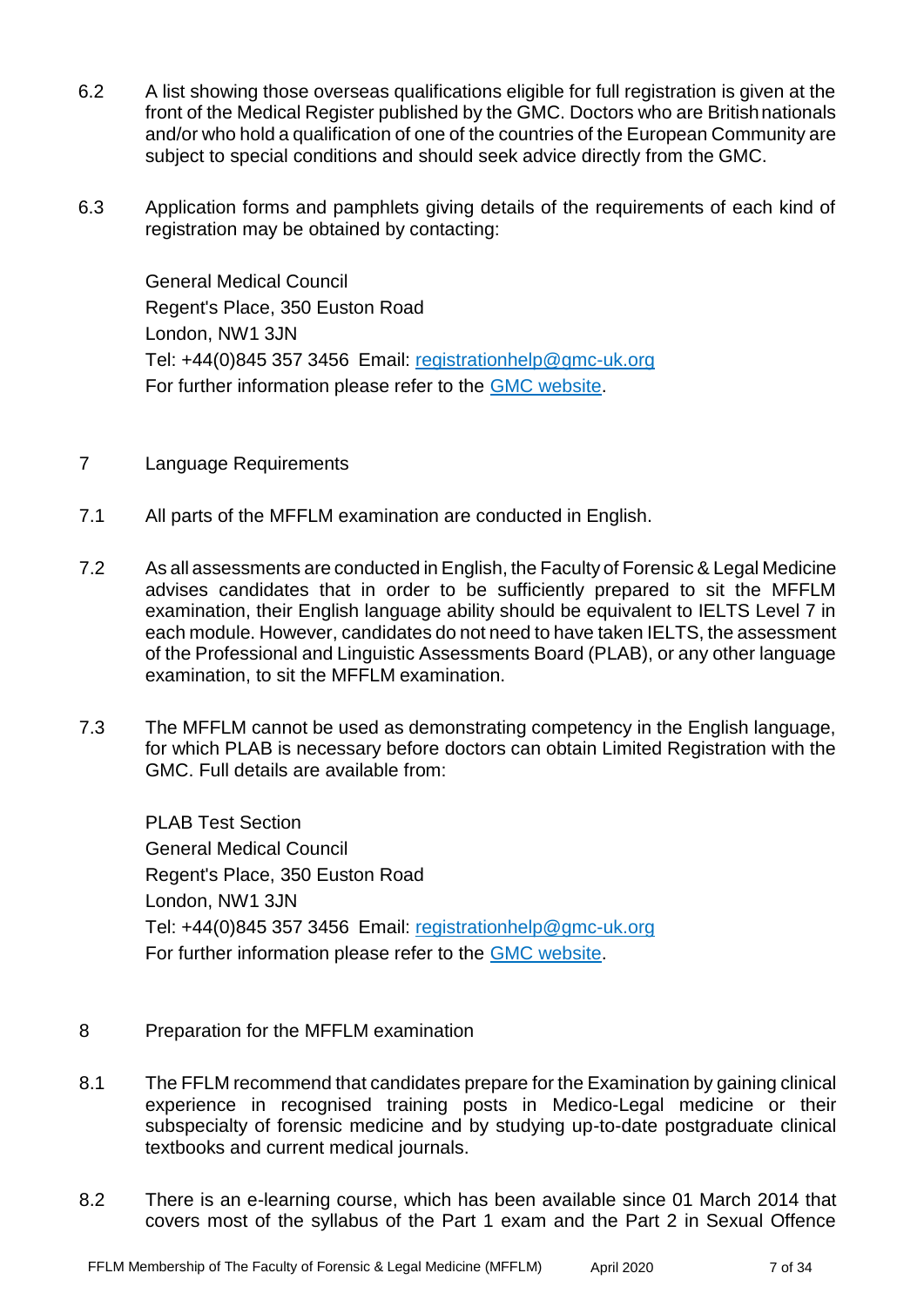Medicine (SOM). Further details can be found on the FFLM [website.](http://www.fflm.ac.uk/e-%20learning)

- 8.3 There is a published syllabus for the MFFLM examination Part 1 at Schedule 1 and Part 2 at Schedules 2, 3 and 4. These are at the end of this document.
- 8.4 A reading list is available from the [FFLM website.](http://www.fflm.ac.uk/exams/mfflm)
- 8.5 Sample SBA, SAQ and OSCE questions are available on the [FFLM website.](http://www.fflm.ac.uk/exams/mfflm)
- 8.6 The FFLM may be able to provide lists of recommended FFLM courses. The details of most courses are contained in the education section of the FFLM website.
- 8.7 It is recommended that candidates wishing to proceed in a career in any of the three subspecialties of the FFLM follow the training quidelines of either their medical defence organisation (MLAs) or those published by the FFLM for Forensic Physicians in General Forensic Medicine (GFM) or Sexual Offence Medicine (SOM).
- 9 The three components of the MFFLM examination: MFFLM Part 1 Examination

#### 9.1 Purpose

The purpose of the MFFLM Part 1 examination - which is a knowledge test - is to identify those physicians who have knowledge of the legal infrastructure that governs forensic and legal medicine.

## 9.2 Aims

The aim of the MFFLM Part 1 examination is to test the acquisition of a representative sample of Medico-Legal knowledge as specified in the published Syllabus for the MFFLM Examination (Schedule 1: MFFLM Part 1 Syllabus).

#### 9.3 Validity

A pass in part 1 of the MFFLM is valid for **four** years. Similarly, exemption from the MFFLM Part 1 Examination, through obtention of a distinction in the FFLM Diploma of Legal Medicine (DLM), is also valid for four years. Please note that this exemption is for registered medical practitioners only. Please note that the part 1 MFFLM and DLM distinction is valid for **four** years from June 2016.

#### 9.4 The format of MFFLM Part 1

- 9.4.1 The MFFLM Part 1 examination is designed to assess a candidate's knowledge and understanding of legal medicine relevant to medical practice.
- 9.4.2 The MFFLM Part 1 Examination has a one-paper format. The paper consists of 150 Single Best Answer (SBA) questions. Candidates have three hours to complete it. Candidates are tested on a wide range of topics in forensic and legal medicine as set out in the published Syllabus – Schedule 1 at the endof this document.
- 9.4.3 The examination may include pre-test questions (trial questions that are used for research purposes only). A small number of pre-test questions may appear in any paper. Responses to them do not count towards a candidate's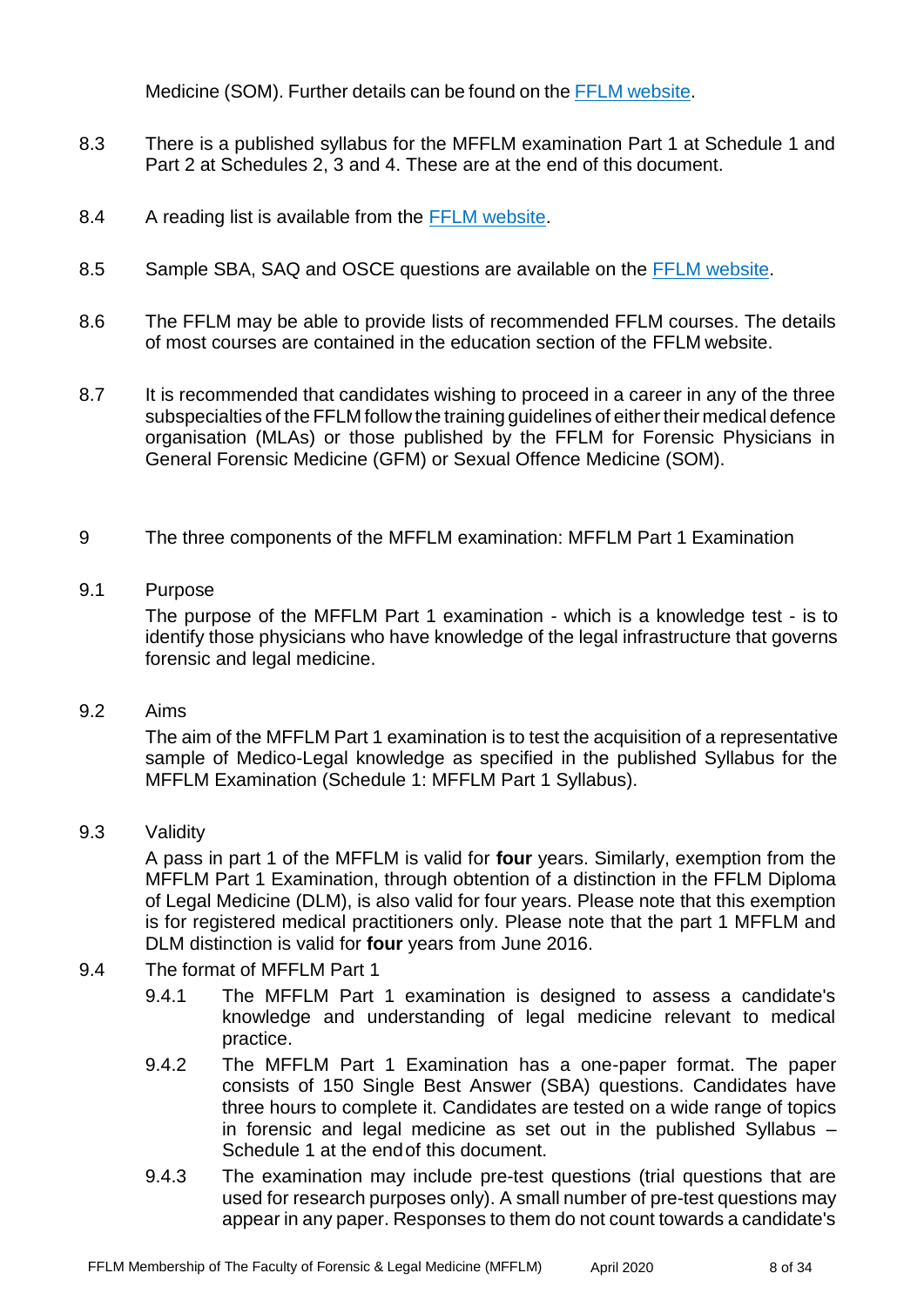final score. The use of pre-test questions is in line with the assessment criteria set out by the General Medical Council (GMC). Candidates are directed to their website for further information.

- 9.4.4 Drugs are normally referred to by their recommended International Non-Proprietary names (INN) rather than by their trade names.
- 9.4.5 Biochemical and other measurements are expressed in SI units and normal or reference ranges are provided.
- 9.4.6 The MFFLM Part 1 examination is criterion referenced. Before the Examination, the difficulty of each question is considered by the MFFLM Chief Examiner's Committee. The standard setters assess the difficulty of the questions against the level of knowledge expected of candidates using a procedure known as the modified Angoff method.
- 9.4.7 All judgments by all standard setters on all questions are then analysed and a criterion-referenced pass mark is established. In order for wild fluctuations in the pass rate to be avoided, there are limits outside which it has been decided the pass rate may not fall. As a result of the standard setting and the restrictions on pass rates, the pass mark and pass rate can vary slightly from one examination to the next.
- 9.4.8 The marking system for the MFFLM Part 1 examination is as follows:
	- 9.4.8.1 one mark is awarded for a correct answer;
	- 9.4.8.2 no mark is awarded or deducted for an incorrect answer;
	- 9.4.8.3 no mark is awarded or deducted if a question is left unanswered;
	- 9.4.8.4 no mark is awarded if more than one response is recorded or if the answer is not sufficiently clear; and
	- 9.4.8.5 no mark is awarded for any answer that the scanner queries as:
		- 9.4.8.5.1 insufficiently erased;
		- 9.4.8.5.2 smudged.

In these circumstances the Faculty of Forensic & Legal Medicine does not consider it is appropriate to interpret a candidate's intentions.

- 9.4.8.6 The final mark for each candidate is the mark obtained in the examination paper expressed as a percentage.
- 9.5 How to complete the MFFLM Part 1 examination answer sheets
	- 9.5.1 Answer sheets will be printed to include candidate numbers. Candidates must ensure that their candidate number matches the one issued at the time of application.
	- 9.5.2 The answer sheets for the MFFLM Part 1 examination are machine readable, like [this.](https://fflm.ac.uk/wp-content/uploads/2017/07/801_Edumetric_en.pdf) Candidates should indicate the single correct answer in accordance with the instructions provided.
	- 9.5.3 Papers will be marked by an Optical Mark Reader (OMR). The OMR output is processed by computer and marks are allocated according to the candidate's responses. Scores are then calculated and statistical data across candidates are calculated relating to individual questions. This information is produced in printed form for the FFLM Examining Board.
	- 9.5.4 As the completed answer sheets will be computer marked, candidates must comply fully with the instructions given on each answer sheet, otherwise answer sheets may be rejected by the machine or the candidate's intention misinterpreted.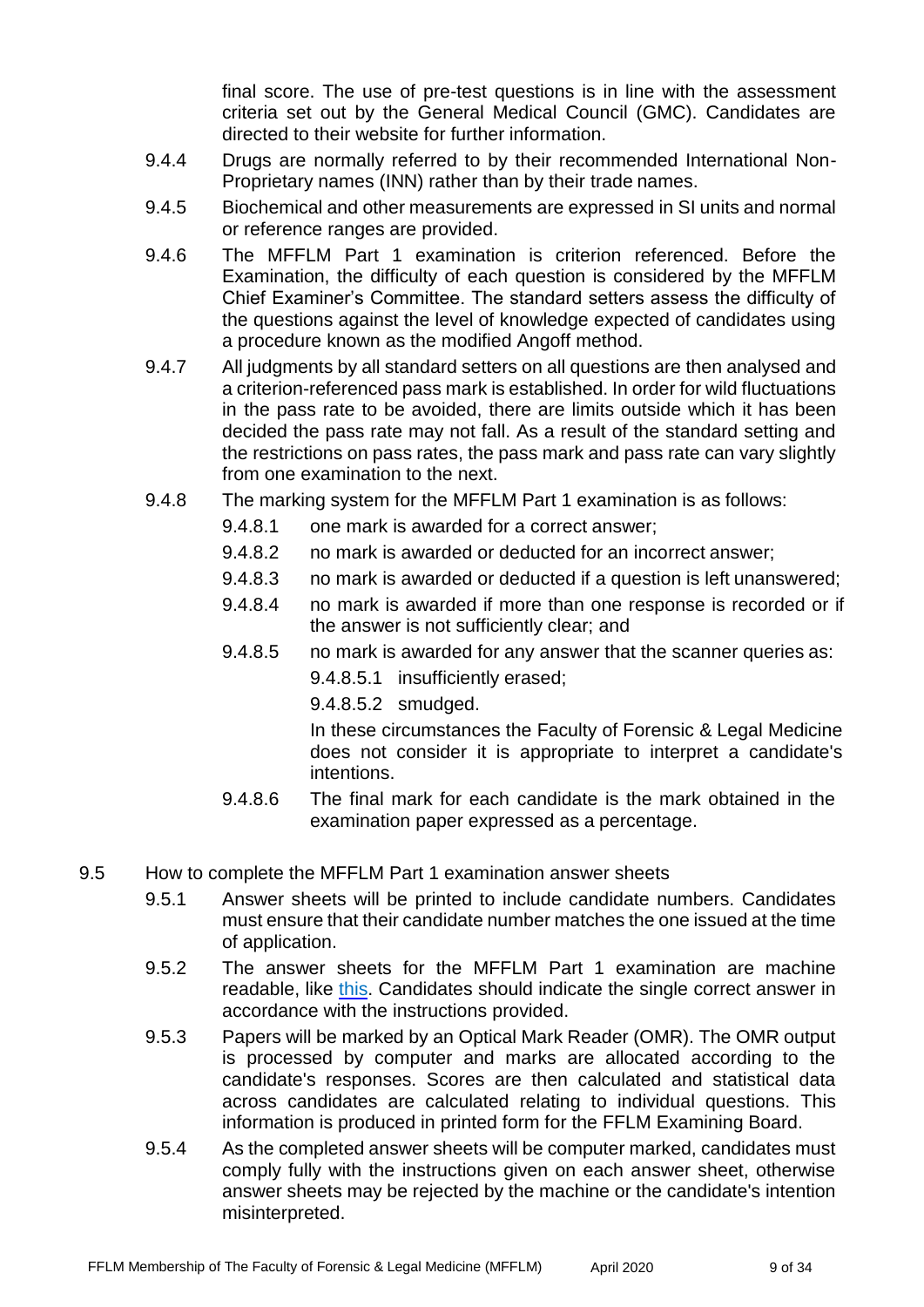- 9.5.5 The Faculty reserves the right to mark the examination papers manually if the numbers of candidates warrants this method.
- 9.5.6 Candidates should use only the pens or pencils supplied in the examination. Dubious or multiple answers for the same question cannot be read by the OMR and may therefore result in a zero score.
- 9.5.7 Candidates may **not** erase any answer. To avoid making mistakes, they may indicate their choices in the question book in the first instance, before transferring them to the answer sheet. Candidates should remember to allow sufficient time to do this, as additional time will not be allowed.
- 9.5.8 The answer sheet must **not** be folded, creased or contain anything other than the answers A, B, C, D or E.
- 9.5.9 It is important that candidates fully understand how to complete the answer sheet before sitting the examination.
- 9.6 Entry requirements
	- 9.6.1 Every candidate for the Examination must hold a **medical qualification** recognised by the Faculty of Forensic & Legal Medicine.
	- 9.6.2 Candidates will not be admitted to the MFFLM Part 1 Examination until **two years** after the date of graduation given on their diploma of medical qualification **unless** they hold a previous qualification in law and they intend to gain Part 2 in Medico-Legal medicine, in which case they may write to gain exemption from the two-year requirement from the Chief Examiner at the Administration Office.
	- 9.6.3 At the stage of being awarded membership or fellowship of the FFLM, it will be necessary for the individual to sign a Declaration of Faith confirming that they are in good standing with the relevant regulatory body. If the applicant believes they may have any difficulty in this respect, then they should discuss the matter, in confidence, with the FFLM Registrar in advance so that they may make an informed decision on whether or not to proceed with their application at that time.

#### 9.7 Exemptions

A registered medical-practitioner candidate who obtains a distinction in FFLM Diploma of Legal Medicine (DLM) will be exempted from the MFFLM Part 1 examination for a period of four years. This was increased from three years in June 2016.

#### 9.8 Pass result

Candidates passing the MFFLM Part 1 examination can proceed to sit the MFFLM Part 2 examination at the next date of the examination, if eligible (see eligibility criteria below).

#### 9.9 Fail result

A candidate not achieving the pass mark in the MFFLM Part 1 examination will be deemed to have failed the examination.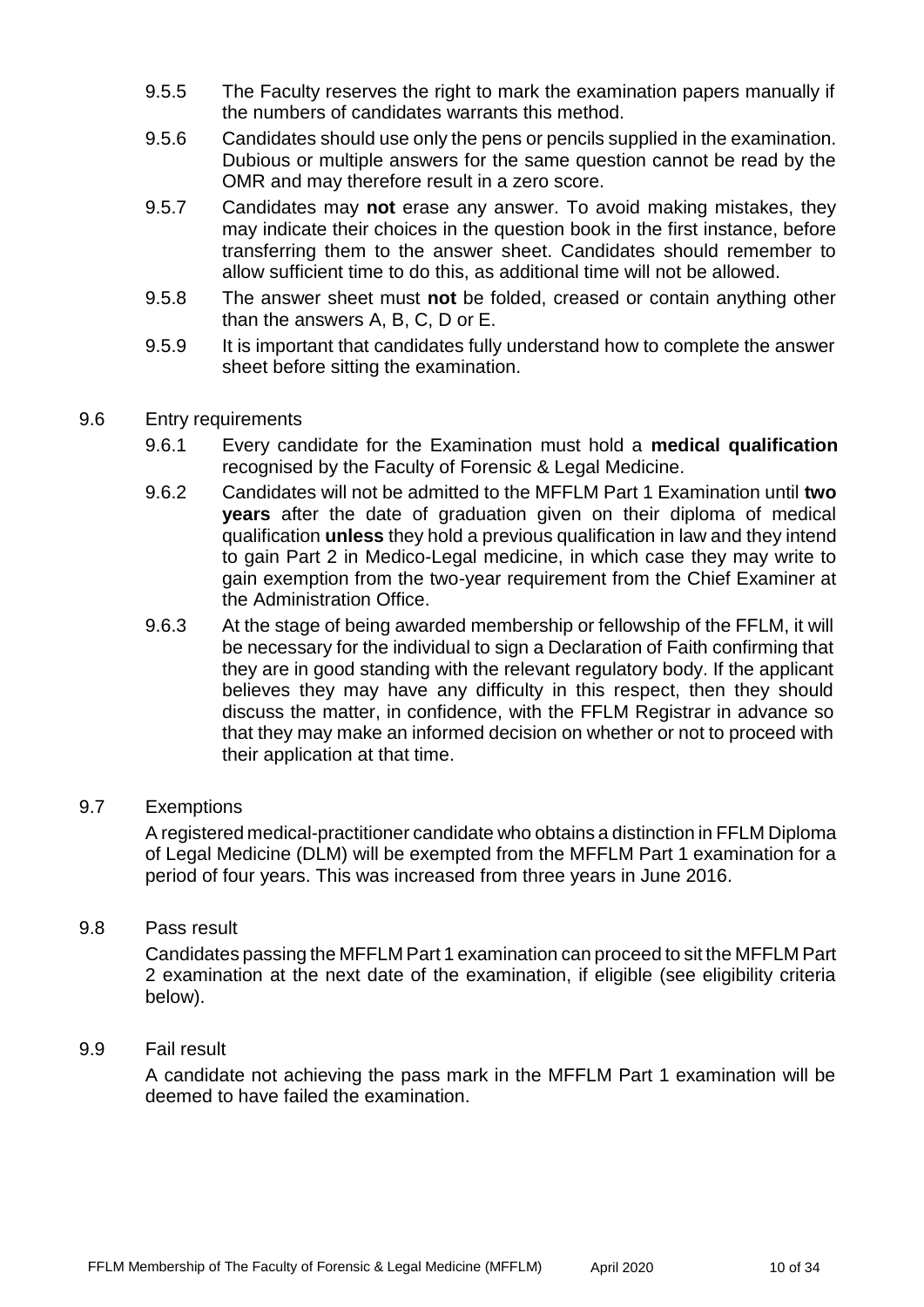#### 10 MFFLM Part 2 Written Examination

#### 10.1 Purpose

The MFFLM Part 2 Written Examination can be taken by physicians who have passed the MFFLM Part 1 Examination. Success in this examination demonstrates the attainment of the minimum level of knowledge expected of a physician in training and the ability to apply this knowledge to problem-solving in the candidate's sub specialty of either/and/or Medico-Legal medicine (MLM), general forensic medicine (GFM), and sexual offence medicine (SOM).

#### 10.2 Aims

The MFFLM Part 2 Written Examination for Medico-Legal medicine will test understanding of medico- legal principles and the ability to apply Medico-Legal theory to practical problems. The MFFLM Part 2 Written Examination for GFM and SOM will test Medico-Legal principles as well as testing clinical and forensic understanding, making clinical and forensic judgments and formulating appropriate management plans.

#### 10.3 The format

- 10.3.1 All candidates have two and a half hours to finish the paper, which contains eight compulsory questions.
- 10.3.2 Medico-Legal Medicine (MLM), General Forensic Medicine (GFM) and Sexual Offence Medicine (SOM) candidates will have a specialty-specific paper. Candidates wishing to gain qualification in more than one specialty will have to sit the question papers specific for their choice. See Schedules 2, 3 and 4 for Syllabus at the end of this document.
- 10.3.3 The pass mark will be set by the modified Angoff Method.
- 10.4 How to complete the MFFLM Part 2 Written Examination answer sheets
	- 10.4.1 Examinations answer sheets will be printed to include candidate numbers. Candidates should ensure that the candidate number which appears on their Paper matches the one issued at the time of application.
	- 10.4.2 A single question and answer booklet will be provided, with appropriate space allocated for each question and answer.
	- 10.4.3 Candidates should use black ink.
	- 10.4.4 It is important that candidates follow the instructions given with each question.
	- 10.4.5 The answer booklet must not be folded or creased.
- 10.5 Entry requirements
	- 10.5.1 Candidates for the MFFLM Part 2 Written Examination must have passed the MFFLM Part 1 Examination within the preceding **four** years. This was increased from three years from June 2016.
	- 10.5.2 Candidates must be currently working in, and have worked in, their chosen field for **three** years (within the previous five) on the date of the Part 2 Examination.
	- 10.5.3 At the stage of being awarded membership or fellowship of the FFLM, it will be necessary for the individual to sign a Declaration of Faith (see [FFLM](http://fflm.ac.uk/upload/documents/1335191343.pdf)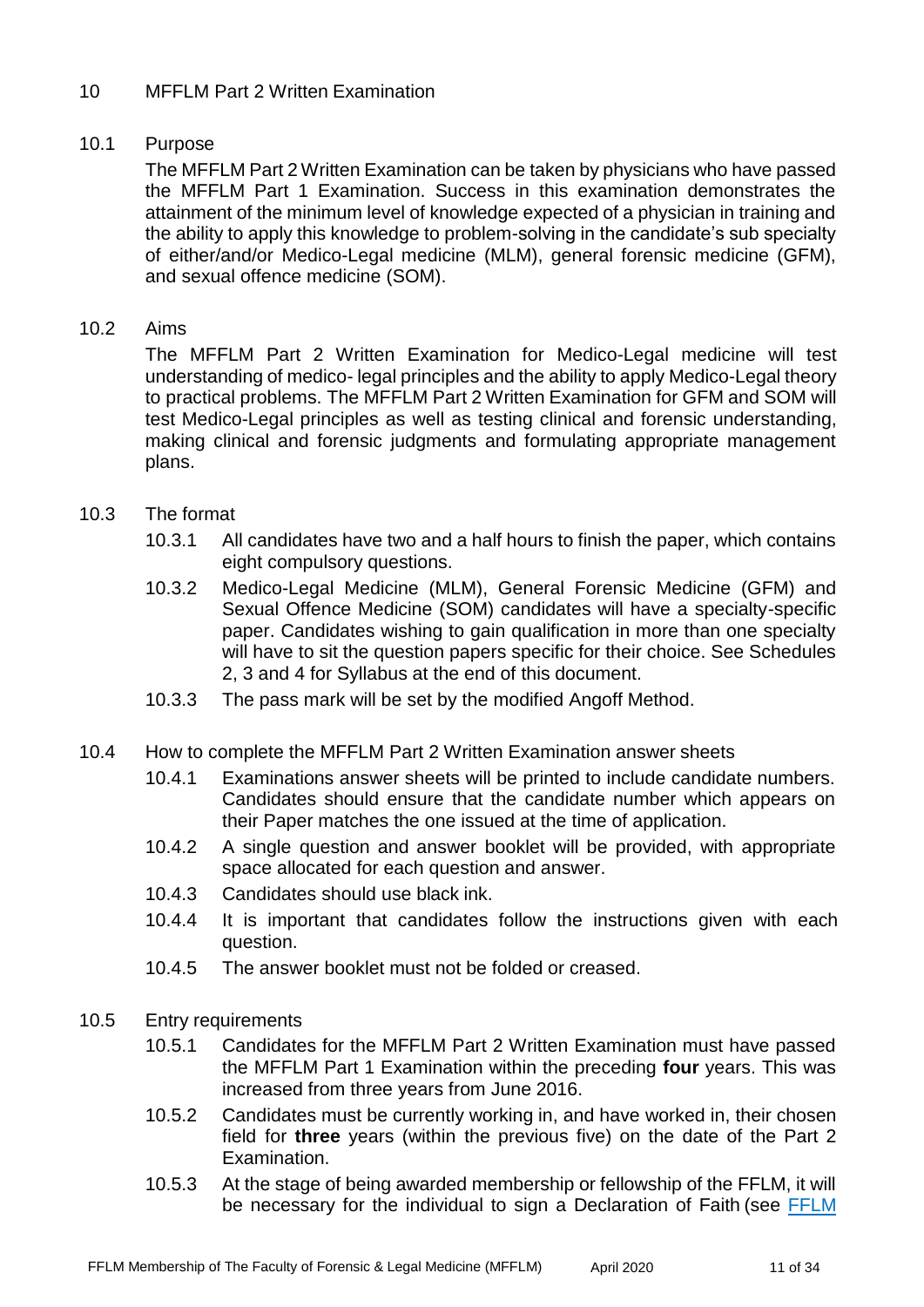[website\)](http://fflm.ac.uk/upload/documents/1335191343.pdf) that they are in good standing with the relevant regulatory body. If the applicant believes they may have any difficulty in this respect, then they should discuss the matter, in confidence, with the FFLM Registrar in advance so that they may make an informed decision on whether or not to proceed with their application at that time.

- 10.5.4 GFM and SOM candidates **will** be required to produce a current (obtained within the previous 12 months) **Immediate Life Support (ILS) certificate, valid** on the date of the Part 2 examination. A candidate from overseas who wishes to submit a certificate of Life Support to an equivalent standard should do so upon application for the Part 2 examination, to allow its consideration by the Chief Examiner's Committee, whose decision will be final.
- 10.6 Exemptions There are no exemptions.
- 10.7 MFFLM Part 2 Examination Registration Period

As success in the MFFLM Part 1 examination is only valid for four years, any candidate who is unsuccessful in passing the MFFLM Part 2 examination within a period of four years of passing the MFFLM Part 1 examination will not be allowed to apply for the MFFLM Part 2 examination again until he or she has resat and passed the MFFLM Part 1 Examination again; there would then be a maximum of 2 further attempts at Part 2. Both the MFFLM Part 1 and the MFFLM Part 2 examinations are offered once a year, in October and March, respectively. The validity of the Part 1 was increased to four years from June 2016.

#### 10.8 Pass result

A pass in the MFFLM Part 2 written examination is part of the requirement for success in the MFFLM Part 2 examination. The candidate still needs to sit and pass the Clinical/Practical examination (OSCE/OSPE). Note that as of March 2016 successful results can be retained as long as the candidate's Part 1 exam result is valid. In other words, if a candidate passes the written component he/she will only need to apply for the practical/clinical component (OSPE/OSCE) in the next sitting and vice-versa.

#### 10.9 Fail result

A candidate not achieving the pass mark in the MFFLM Part 2 written examination will be deemed to have failed the entire MFFLM Part 2 examination, even if they pass the Clinical/Practical component (OSCE/OSPE). Please see below.

#### 11 MFFLM Part 2 Clinical/Practical Examination (OSCE/OSPE)

#### 11.1 Purpose

To demonstrate in a practical setting the knowledge, skills and attitudes appropriate for a practitioner in either or all of the sub-specialties namely: MLM, GFM and SOM.

#### 11.2 Aims

The MFFLM Part 2 Clinical/Practical Examination (OSCE/OSPE) will test the ability to: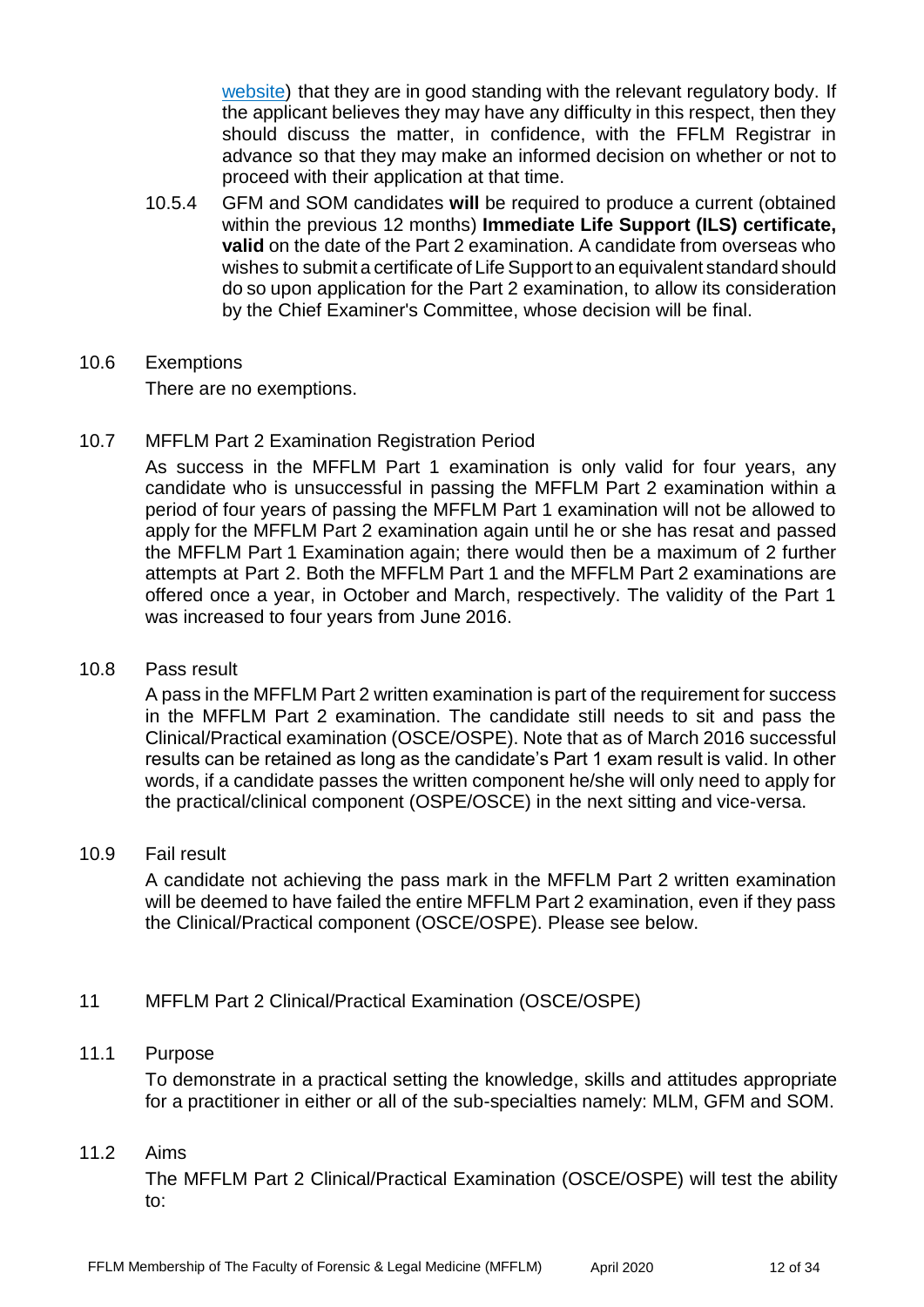- 11.2.1 demonstrate the skills of history taking;
- 11.2.2 examine a patient/client to obtain appropriate further information;
- 11.2.3 interpret findings either factual or physical/forensic signs;
- 11.2.4 make appropriate diagnoses/interpretations;
- 11.2.5 develop and discuss immediate and long-term management plans; and appreciate the ethical issues that relate to the relevant specialty.
- 11.3 Format Practical Assessment Skills (OSCE/OSPE)
	- 11.3.1 The Observed Structured Clinical Examination (OSCE) or Observed Structured Practical Examination (OSPE) assesses the ability to integrate and apply clinical, professional, communication and practical skills appropriate for forensic and legal medicine. It simulates patient/client consultations that are relevant to forensic and legal medicine using simulated patients/clients. A range of scenarios drawn from forensic and legal practice are used and each consultation is marked by a different assessor. The role of the patient/client is taken by a trained role-player.
	- 11.3.2 The OSCE/OSPE is composed of 8 OSPE stations for Medico-Legal medicine candidates and 14 OSCE stations for each of the specialties, general forensic medicine and sexual offence medicine, over a period of a minimum of 2.75 hours. Medico-Legal Advisors will only have OSPE stations; all other candidates may have OSCE and OSPE stations. A candidate wishing to specialise in more than one of these sub-specialties will need to sit the sets of stations for that specialty - some of the stations may be common to more than one specialty. Each station is assessed by one independent examiner. Candidates will start at any one of the stations and then move round the carousel of stations at 10 - 20 minute intervals until the cycle has been completed. There will be 2 minutes reading time between stations.
	- 11.3.3 The MLM OSPE examination consists of a mixture of telephone and written stations. The telephone stations will involve simulated calls from healthcare professionals requesting Medico-Legal advice. The written OSPE stations will involve analysis of complex and often multiple papers prior to providing written Medico-Legal advice.
	- 11.3.4 An external examiner may be present at an OSCE/OSPE station at any time to observe and review stations.
- 11.4 Entry requirements

Before candidates can enter the MFFLM Part 2 Clinical/Practical Examination (OSCE/OSPE), they must have:

- 11.4.1 passed the MFFLM Part 1 Written Examination;
- 11.4.2 a current (obtained within 12 months) certificate of Immediate Life Support training valid on the date of the Part 2 Examination (unless an MLA applicant); and
- 11.4.3 completed a recognised equivalent period of training and produce a verification that they have worked in the field of their expertise for a minimum of three years (within the previous five years) on the date of the Part 2 Examination.
- 11.5 Attending the MFFLM Part 2 Clinical/Practical Examination (OSCE/OSPE)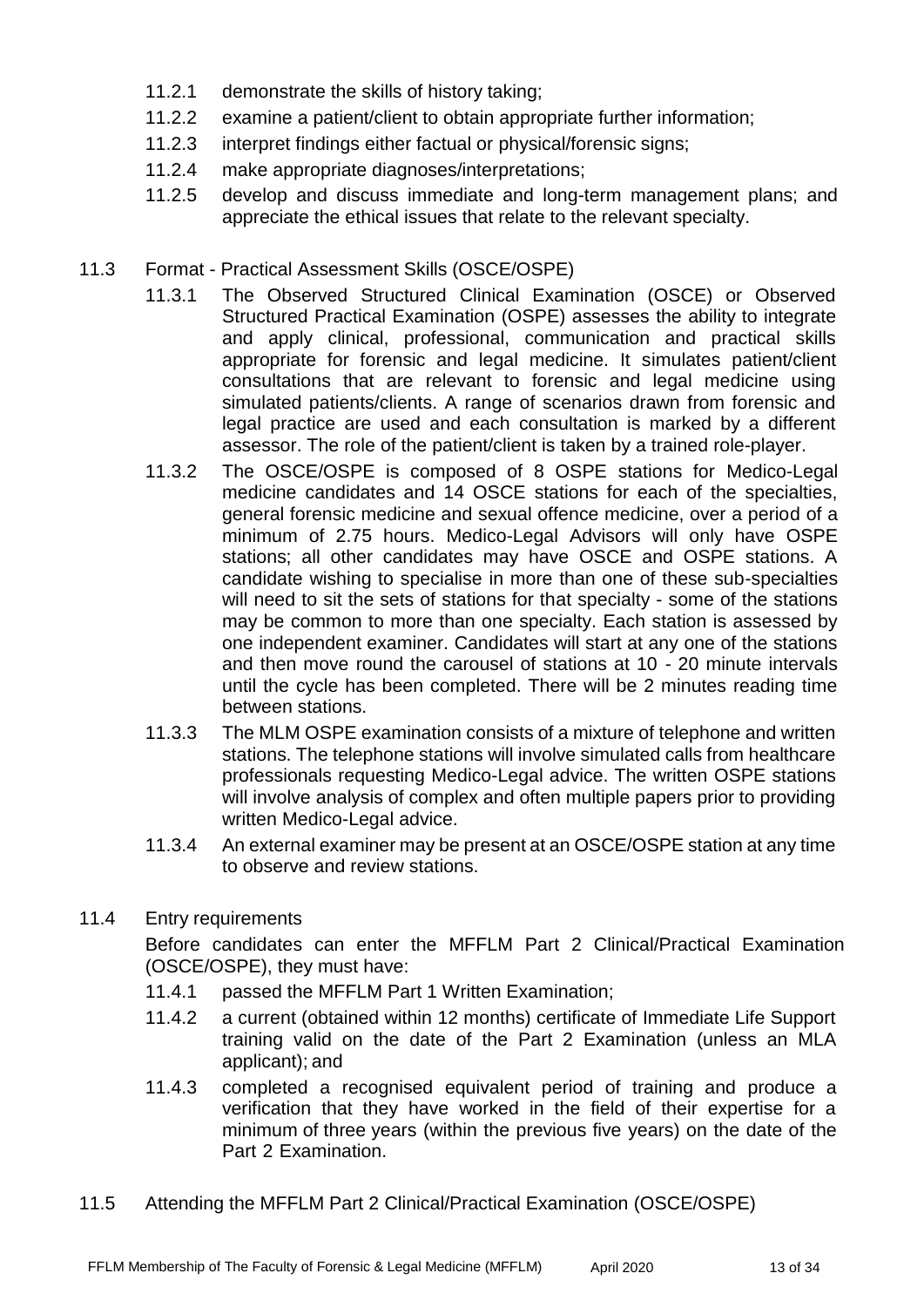- 11.5.1 Candidates will not be admitted once the examination has started.
- 11.5.2 Candidates will not be admitted unless they produce suitable identification in addition to the Admission Document. This would normally be a passport. Where candidates do not possess a passport, some other form of identification may be acceptable, providing that it includes both the photograph and signature of the candidate concerned. Admission to the Examination will be at the discretion of the Chief Examiner or their nominee.
- 11.5.3 The Faculty of Forensic & Legal Medicine observes sensitivity in the visual identification of candidates, but advance notice should be given by candidates of any anticipated difficulties.
- 11.5.4 Candidates presenting themselves for the MFFLM examination must have complied fully with all admission requirements, including the payment of fees.
- 11.5.5 Candidates may not carry electronic devices, including telephones, pagers, PDAs or other forms of communication devices, while at the Examination.
- 11.6 Procedure
	- 11.6.1 The examiner is required to record their mark for each candidate on the mark sheet independently and without consultation. Examiners do not have any knowledge of the marks given by other examiners at other stations.
	- 11.6.2 Clinical scenarios must not be copied or removed from the clinical examination centres. All MFFLM examination questions and clinical scenarios are confidential and are copyrighted by the Faculty of Forensic & Legal Medicine. No person may communicate any question or part of a question to any other person or organisation. To do so would constitute a serious breach of copyright and of these Regulations and may result in misconduct procedures being invoked.
- 11.7 Method of assessment
	- 11.7.1 The mark sheets in total are completed by the examiners:
	- 11.7.2 The marks awarded on all mark sheets determine the candidate's overall MFFLM Part 2 Clinical/Practical Examination (OSCE/OSPE) score.
	- 11.7.3 Each station of the MFFLM Part 2 Clinical/Practical Examination (OSCE/OSPE) is marked according to a structured marking scheme. The pass mark for the MFFLM Part 2 Clinical/Practical Examination (OSCE/OSPE) is determined using the modified Angoff method by the Chief Examiner's Committee and other co-opted persons that they consider necessary to determine a fair and accurate pass mark. This is determined for each sub specialty and a pass mark confirmed by the MFFLM Chief Examiner's Committee.
- 11.8 Quality control
	- 11.8.1 The FFLM oversees the delivery and quality control of the MFFLM examination.
- 11.9 Best-practice standard-setting techniques are used to ensure that pass/fail levels are applied equitably and rigorously.
- 11.10 Assessors and role-players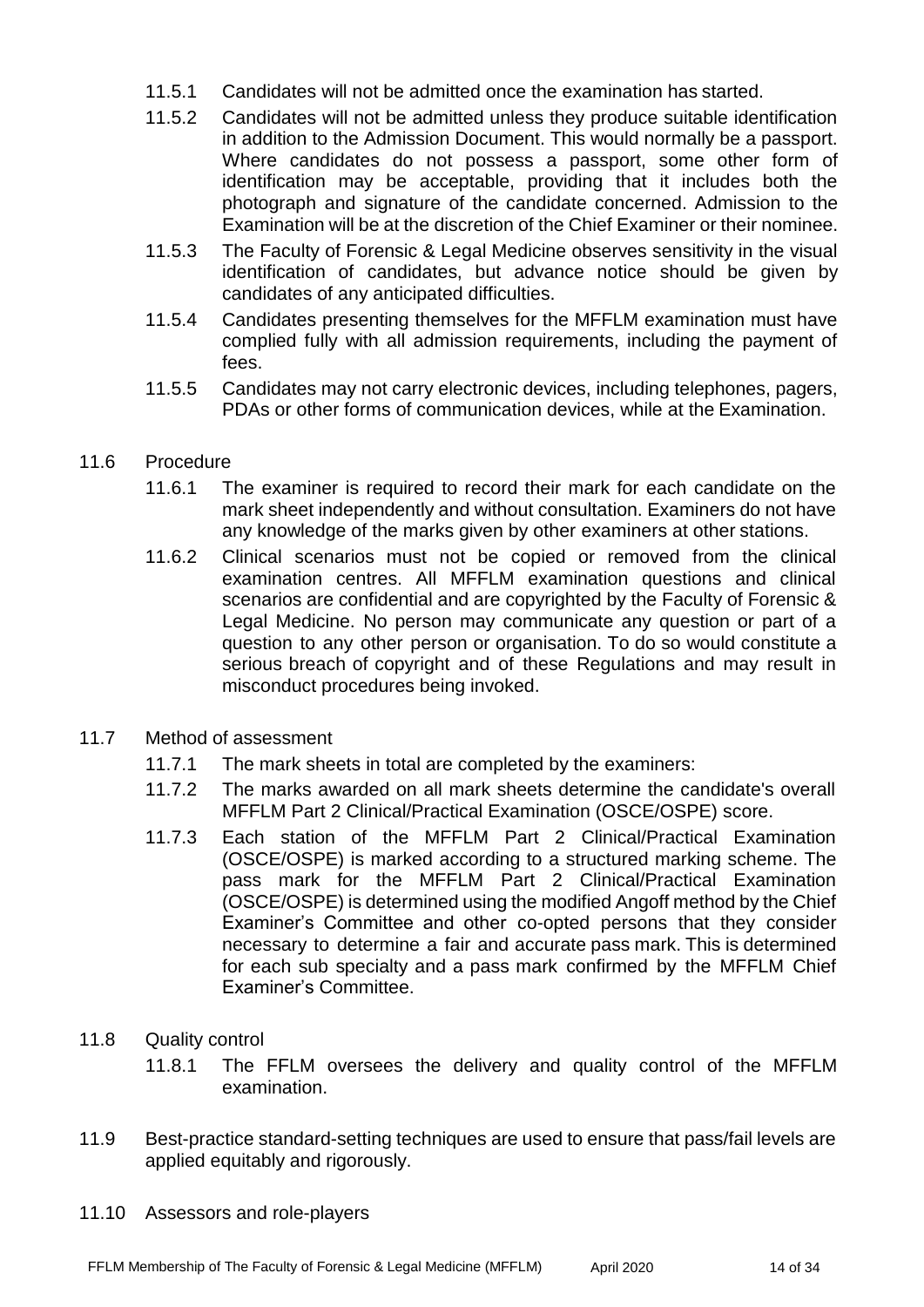- 11.10.1 MFFLM examiners are formally recruited and trained and regularly retrained in assessment techniques and equality and diversity.
- 11.10.2 The performance of examiners is monitored and reviewed.
- 11.10.3 The role-players used in the OSCEs and OSPEs are trained both generically and in preparation for each case so that they deliver a standardised test.
- 11.10.4 The performance of role-players is monitored and reviewed by experienced assessors and role-player facilitators.
- 11.11 Assessment outcome statistics are used to quality assure cases.

Academic and professional misconduct – see General Regulations

- 11.12 A "yellow card" system will be applied where an examiner has identified unprofessional, improper or inappropriate practice by a candidate. Candidates for whom a yellow card has been submitted will be written to by the Chief Examiner or Academic Committee to advise on the candidate's further training needs.
	- 11.12.1 In the event that the candidate has a yellow card submitted which in the view of the Chief Examiner's Committee and the Academic Committee is of a degree that would indicate that the doctor is possibly unsafe to practice, then a referral of that candidate to the GMC will be made. In this instance no matter how well the candidate performed in the rest of the exam, or in other sections of the exam, they will not be awarded a pass until the issues have been addressed and resolved to the satisfaction of the GMC, approved by the Academic Committee following a recommendation from the Chief Examiner's Committee and ratified by the Faculty Board. It remains within the discretion of the Chief Examiner's Committee to make a recommendation that, depending on the gravity and nature of the submission to the GMC, an outright fail may be awarded.
	- 11.12.2 Candidates are asked to note that any allegation of academic or professional misconduct that is sustained against a candidate is likely to be reported to employers, sponsors and the relevant professional bodies, such as the UK General Medical Council.
- 11.13 After the MFFLM Part 2 Clinical/Practical Examination (OSCE/OSPE)
	- 11.13.1 Results

The MFFLM Chief Examiner's Committee has overall responsibility for policy and procedures relating to, and the organisation of, the MFFLM Part 2 Clinical/Practical Examination (OSCE/OSPE).

- 11.13.2 The MFFLM Chief Examiner's Committee will consider reports from Examiners (and others as necessary) on the delivery of the MFFLM Part 2 Clinical/Practical Examination (OSCE/OSPE) at the examination centre. The MFFLM Chief Examiner's Committee is responsible for confirming the pass mark and success or failure of candidates in the Examination. Results are released only when the MFFLM Chief Examiner's Committee is satisfied that the MFFLM Part 2 Clinical/Practical Examination (OSCE/OSPE) has been conducted appropriately and in accordance with the procedures of the FFLM.
- 11.13.3 After every Examination, the MFFLM Chief Examiner's Committee reviews the whole Examination. To do so, it considers statistical analyses of all candidates' performance, together with the comments of the examiners. In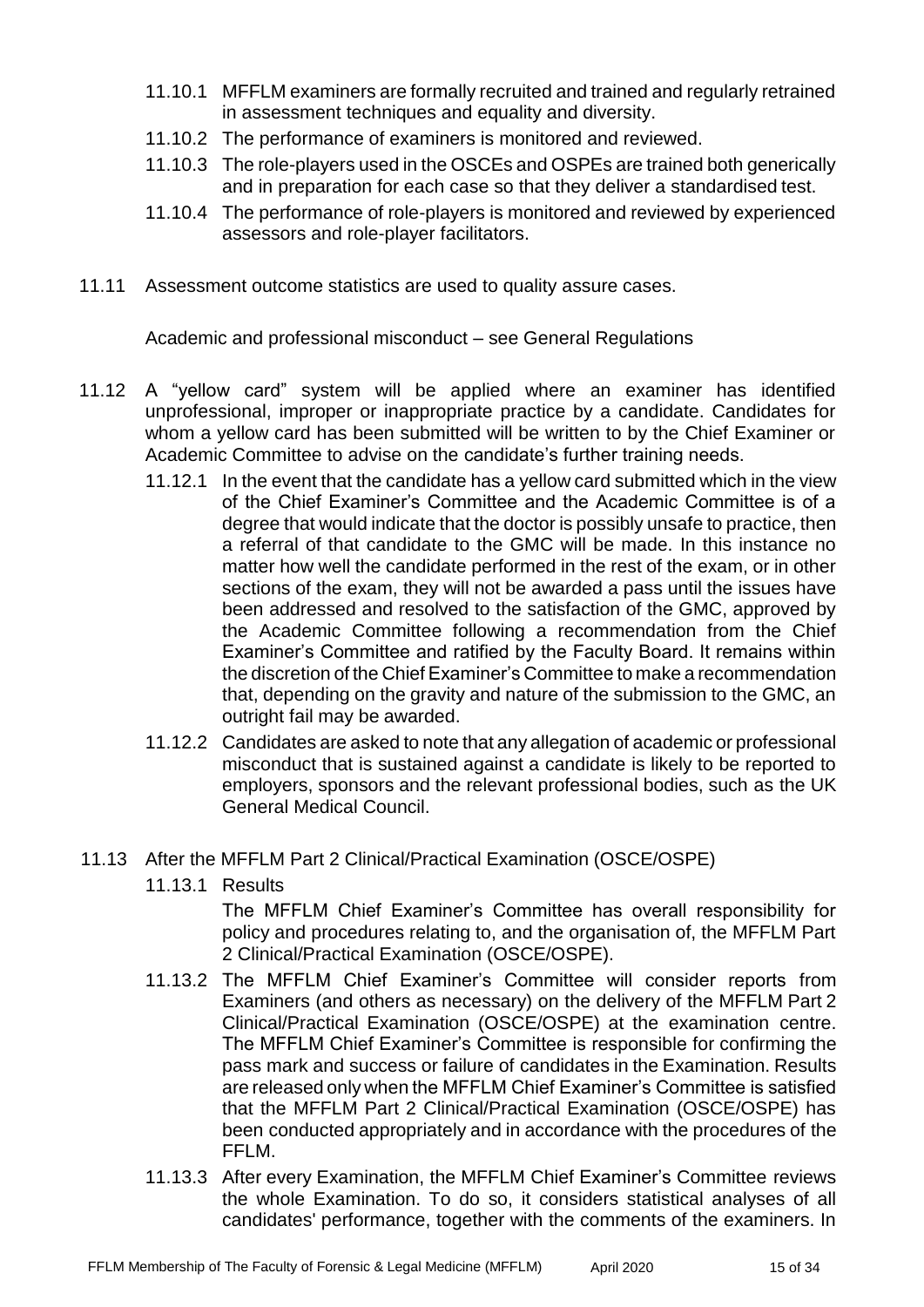the light of these analyses and opinions, the MFFLM Chief Examiner's Committee may:

- 11.13.3.1 agree that the pass mark should remain the same;
- 11.13.3.2 agree that the pass mark should be changed. The MFFLM Chief Examiner's Committee would need to be satisfied that the standards of the MFFLM would be maintained by taking such action; and/or
- 11.13.3.3 make modifications to the structure and format of the MFFLM Part 2 Clinical/Practical Examination (OSCE/OSPE) that it deems desirable to ensure the validity of the Examination.

#### 11.14 Pass result

- 11.14.1 A pass in both the MFFLM Part 2 Written examination and the Clinical/Practical (OSCE/OSPE) examination will confer the qualification only. Successful candidates will then be eligible to apply and be considered for Membership of the Faculty of Forensic & Legal Medicine of the Royal College of Physicians of London.
- 11.14.2 Successful candidates may **NOT** use the postnominal MFFLM until their Membership application has been completed and ratified by both the Chief Examiner's Committee and by the Board of the FFLM.
- 11.14.3 The Membership Diploma will not be conferred until Membership has been completed and ratified by both the Chief Examiner's Committee and by the Board of the FFLM.
- 11.15 Award of the MFFLM Qualification

Successful candidates will receive an electronic letter, via email, normally within 4 weeks of the posting of the examination result on the FFLM website under candidate number, confirming that they have passed the MFFLM examination and are therefore eligible to apply for Membership of the Faculty of Forensic & Legal Medicine.

- 11.16 Award of the of the Diploma of Membership of the Faculty of Forensic & Legal Medicine
	- 11.16.1 Every candidate must pass all three parts of the MFFLM examination.
	- 11.16.2 Successful candidates will be informed on how to apply for Membership of FFLM after they have been sent their examination result letter.
	- 11.16.3 Once Membership has been approved, an annual subscription will be incurred from the next subscription renewal (01 July each year).
	- 11.16.4 Members of the Faculty of Forensic & Legal Medicine are elected subject to Standing Orders of the Faculty. The Standing Orders are available to download from the FFLM website.
	- 11.16.5 Award of Merit and Distinction

Merit will be awarded to those candidates who receive 70% and over in all three parts of the exam and fail not more than one OSCE/OSPE station, with a recommendation from the Chief Examiner's Committee, who will take all factors of the examination into consideration.

Distinction will be awarded to candidates who receive 80% and over in all three parts of the exam and fail not more than one OSCE/OSPE station, with a recommendation from the Chief Examiner's Committee, who will take all factors of the examination into consideration.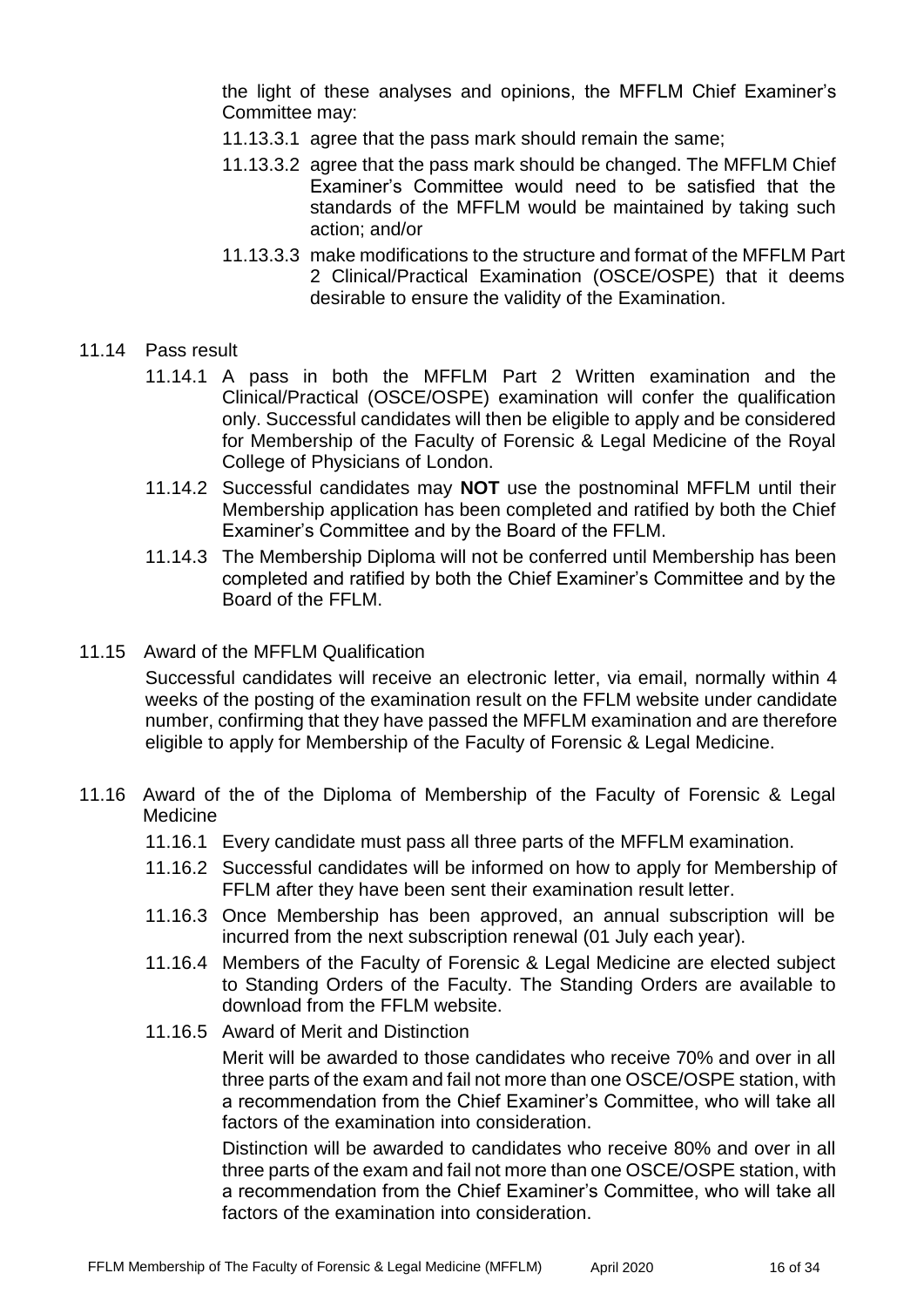#### 11.17 Fail result

- 11.17.1 The MFFLM Part 2 Clinical/Practical Examination may be failed in the following ways:
- 11.17.2 a candidate does not achieve the pass mark;
- 11.17.3 a candidate automatically fails the MFFLM Part 2 Clinical/Practical Examination (OSCE/OSPE) if they are awarded more than five 'fail' grades, or;
- 11.17.4 **aggressive or inconsiderate behaviour**, either physical or verbal, to a patient will invariably result in failure, and may result in misconduct procedures being invoked.
- 11.17.5 If a candidate fails the MFFLM Part 2 Clinical/Practical Examination (OSCE/OSPE) at their first or second attempt they may be deemed by the MFFLM Chief Examiner's Committee to require more clinical experience before re-attempting OSCE/OSPE or be recommended for educational counselling from a nominated Fellow or Member of the FFLM.
- 11.17.6 A candidate who has failed the MFFLM Part 2 examination will be required to re-sit the MFFLM Part 1 examination if four years have elapsed since taking Part 1. This period was increased to four years from June 2016.
- 11.18 Poor performance in the MFFLM Part 2 Clinical/Practical Examination
	- 11.18.1 All doctors practising in the UK, including examiners and the Officers of the FFLM, are governed by the principles outlined by the UK General Medical Council in the publication *Good Medical Practice*. The FFLM acknowledges that some good doctors may perform badly and aberrantly under examination conditions. However, where there are genuine concerns that a doctor's fitness to practise is called into question by facts coming to light during the course of the MFFLM Part 2 Clinical/Practical Examination (OSCE/OSPE), the Faculty of Forensic & Legal Medicine is duty bound to inform those to whom the candidate is contractually or professionally responsible. In exceptional circumstances, where no such person can be identified, this information may have to be communicated directly to the UK General Medical Council or similar professional body.
	- 11.18.2 The candidate concerned will be informed by letter when their poor performance in the MFFLM Part 2 Clinical/Practical Examination (OSCE/OSPE) warrants referral to a sponsor, employer, or professional body, as outlined above. Reporting will normally take place only for consistently poor performance in repeated Clinical/Practical Examinations but, in exceptional circumstances, it may take place as a result of poor performance in a single Examination.
	- 11.18.3 Before the candidate may re-enter any part of the MFFLM examination, written evidence must be received from the sponsor, employer or professional body confirming that remedial action has been taken. It will be for the Academic Dean and the Chief Examiner of the MFFLM Chief Examiner's Committee to confirm whether the evidence presented is satisfactory to warrant re-entry to the MFFLM examination. They will also be available to consider any representations that the candidate wishes to submit.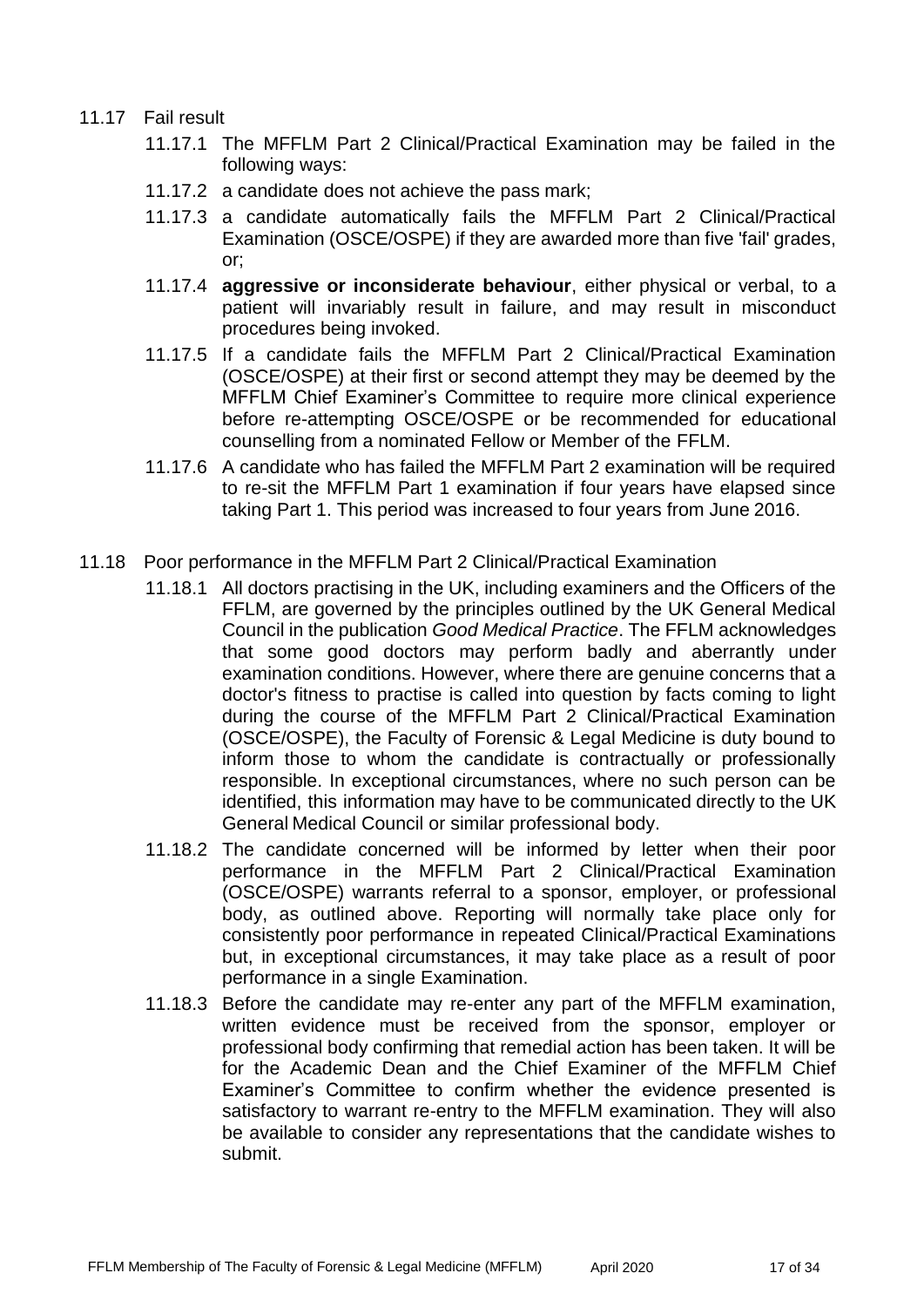## **SCHEDULE 1**

## **Syllabus for Part 1 MFFLM Examination**

## **Foreword**

This syllabus outlines the areas of knowledge and understanding<sup>l</sup> covered in the MFFLM Part 1 examination.

The Part 1 examination is common to all MFFLM candidates – whether Physicians in General Forensic Medicine, Sexual Offence Medicine or Medico-Legal Medicine – and the Chief Examiner's Committee believe it is important that all candidates have a thorough understanding of medical law and ethics.

The Part 1 examination aims to encourage candidates to read widely on Medico-Legal and ethical issues outwith their day-to-day practice as a basis for further professional development and later specialisation.

The syllabus aims to describe broadly the areas of knowledge expected of candidates to pass the examination: it is not to be taken as exhaustive or inclusive; not every area of the syllabus will be tested at each examination diet and the absence of a topic does not guarantee that it will not be included in the examination paper. Candidates can expect the majority of questions to relate to the broad areas specified.

The examination covers all jurisdictions within the UK. The syllabus will highlight this in some of the areas where the differences between jurisdictions are of particular importance, but candidates should be aware that this principle applies throughout the MFFLM examination.

## **1. STRUCTURE OF HEALTHCARE DELIVERY IN THE UK**

Candidates should have an understanding of the structure and organisation of healthcare in the UK including:

- 1.1. Structure of the NHS and the differences due to devolved government in the 4 jurisdictions;
- 1.2. Independent contractor status of GMS GPs, PMS GPs;
- 1.3. GP Performer's Lists;
- 1.4. Private medical practice;
- 1.5. NHS indemnity and other indemnity arrangements;
- 1.6. Clinical governance;
- 1.7. Issues of access to healthcare; and
- 1.8. The National Institute for Health and Clinical Excellence and the Scottish Medicines Consortium.

i The sections refer to either:

understanding of a subject

<sup>•</sup> A "basic" knowledge and understanding of a subject or

<sup>•</sup> A "detailed" knowledge and understanding of a subject

This is intended as a guide to candidates with respect to the level at which the subjects are likely to be examined. Thus, for example, only a basic knowledge and understanding is required of "philosophical medical ethics", whereas a detailed knowledge and understanding of "Consent" is required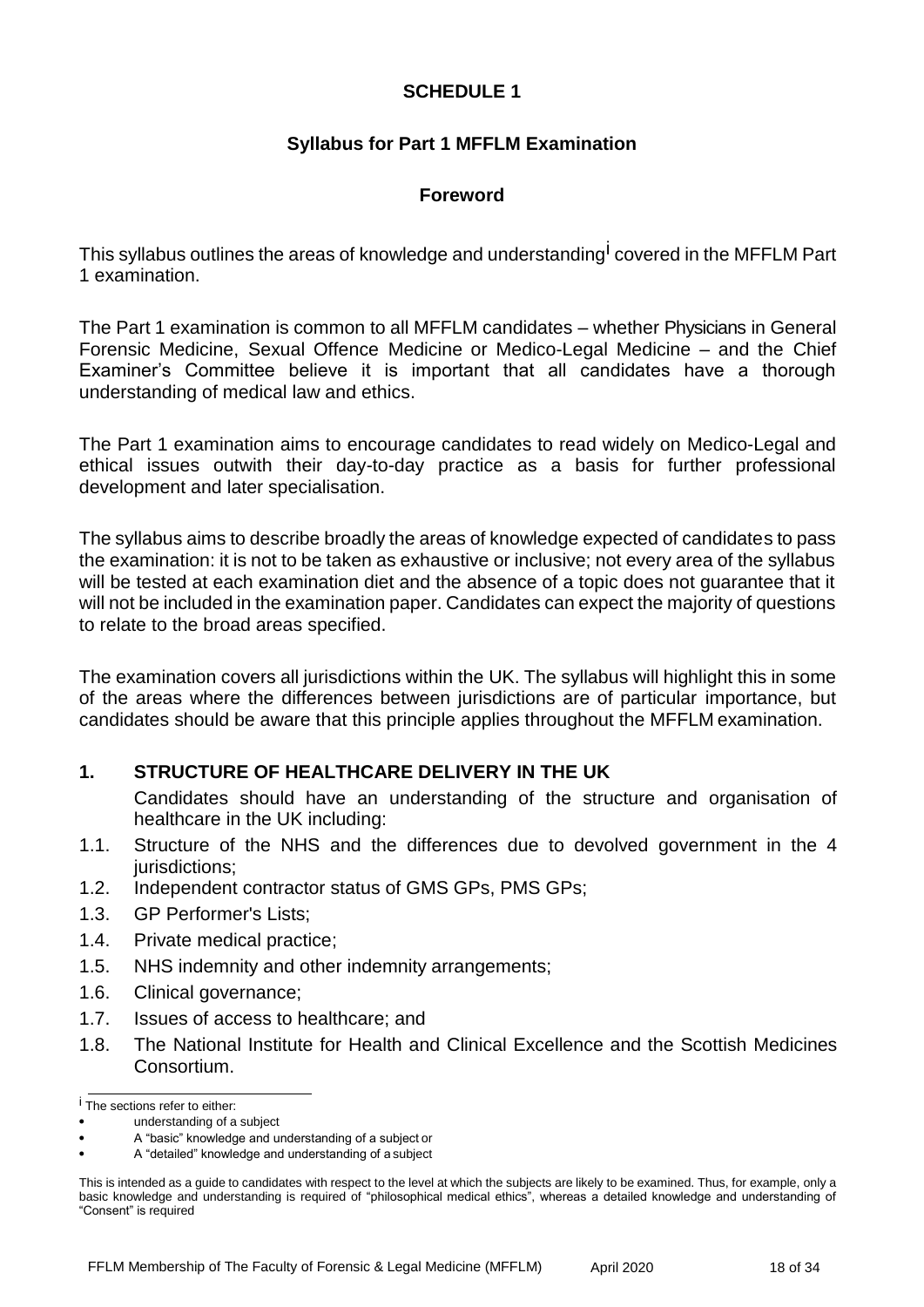# **2. REGULATION OF HEALTHCARE PROFESSIONALS**

- 2.1. The General Medical Council, the General Dental Council, the Health and Care Professions Council, The Nursing & Midwifery Council and others.
	- 2.1.1. Candidates should have an understanding of the structure and functions of the regulatory bodies, including:
		- (a) Composition; and
		- (b) Fitness to practise procedures.
	- 2.1.2. Candidates should have a detailed knowledge and understanding of the ethical guidance published by the regulatory bodies (including the GMC's "Good Medical Practice" and all supporting ethical guidance – see also "Medical Ethics in Practice").

# **3. SOURCES OF LAW AND LEGAL SYSTEMS**

Candidates should have a basic knowledge and understanding of the sources of law in the UK and of the legal systems of England, Wales, Northern Ireland and Scotland. Examples of question topics might include:

- 3.1. the structure and functions of the main courts in the jurisdictions;
- 3.2. the legislative process;
- 3.3. the effect of judicial precedent/case law;
- 3.4. European Union law; and
- 3.5. Human Rights legislation.

## **4. CRIMINAL LAW**

Candidates should have a basic knowledge and understanding of the structure and function of the criminal law in the UK jurisdictions, particularly in relation to those areas where this may be relevant to medical practice. Examples of question topics might include:

- 4.1. police powers
- 4.2. principles of the law of gross negligence manslaughter, including corporate manslaughter and
- 4.3. sexual offences
- 4.4. road traffic legislation
- 4.5. drug offences
- 4.6. assault and offences against the person.

## **5. CIVIL LAW**

Candidates should have a basic knowledge and understanding of the structure and function of the civil law in the UK jurisdictions and a more detailed knowledge and understanding of the law relating to medical negligence and medical injuries. Examples of question topics might include:

- 5.1. duty of care in the law of negligence;
- 5.2. tests for medical negligence;
- 5.3. failure to warn of risks;
- 5.4. actions for assault or trespass to the person;
- 5.5. principles of causation;
- 5.6. civil procedure; and
- 5.7. damages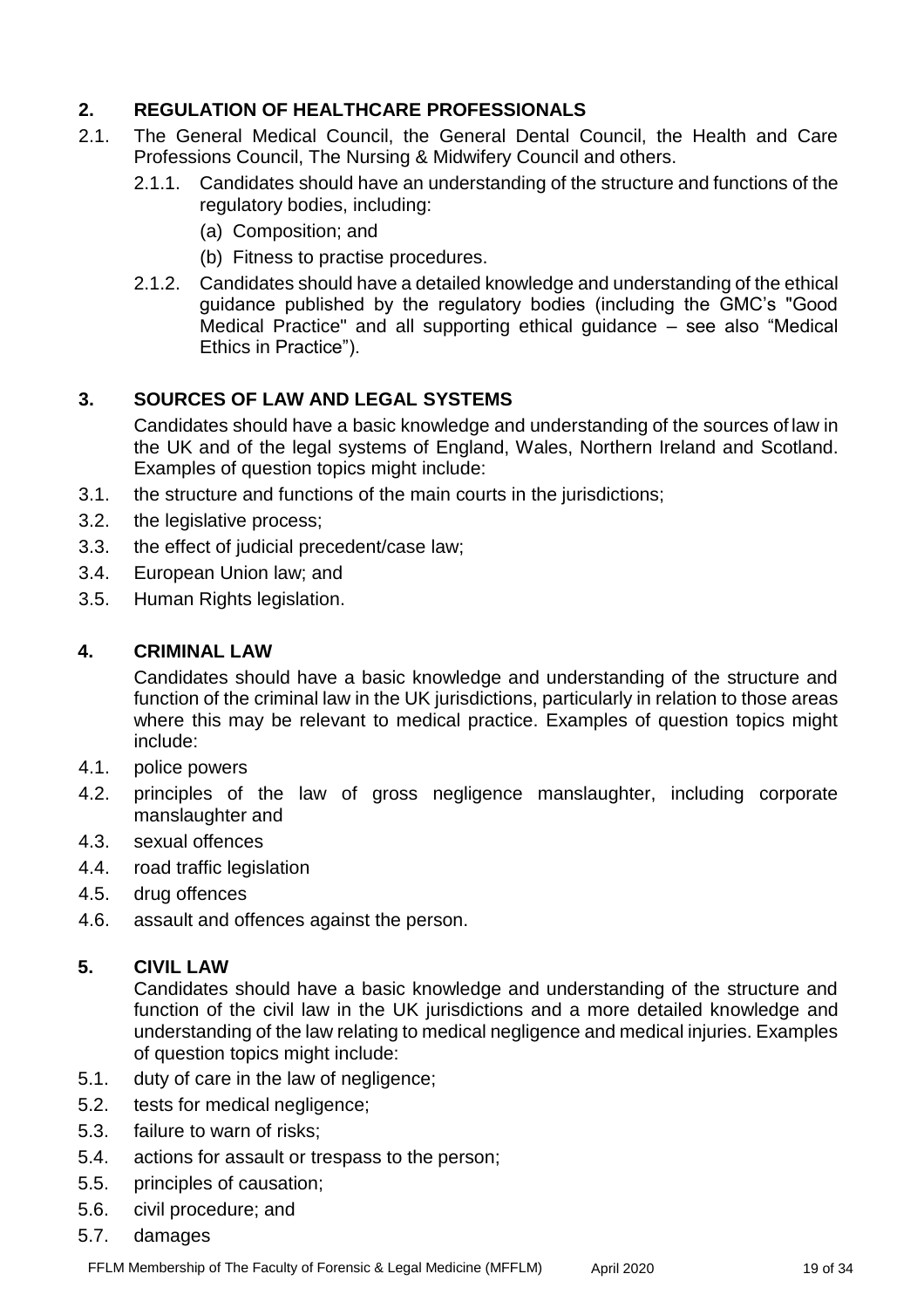# **6. PHILOSOPHICAL MEDICAL ETHICS**

Candidates should have a basic knowledge and understanding of the main philosophical approaches to medical ethics including:

- 6.1. utilitarianism;
- 6.2. deontological systems; and
- 6.3. principle-based systems and of the core principles to be found in most principle- based systems of medical ethics:
	- **•** beneficence;
	- non-maleficence;
	- respect for autonomy; and
	- iustice.

## **7. MEDICAL ETHICS IN PRACTICE**

Candidates should have an understanding of the regulatory bodies' ethical guidance including the GMC's Good Medical Practice. Examples of question topics might include:

- 7.1. GMC and NMC probity requirements;
- 7.2. sharing information with and working with colleagues; and
- 7.3. responding to concerns about colleagues.

## **8. CONSENT ii**

Candidates should have a detailed knowledge and understanding of the law and ethics relating to consent for medical treatment including:

- 8.1. Regulatory bodies' and NHS guidance;
- 8.2. requirements for consent to be valid;
- 8.3. forms of consent; and
- 8.4. consent and mentally incapacitated adults (including consent given by others e.g. welfare attorneys).

## **9. CONFIDENTIALITY ii**

Candidates should have a detailed knowledge and understanding of the law and ethics governing the duty of confidentiality, including:

- 9.1. legal basis;
- 9.2. GMC and NMC guidance;
- 9.3. disclosures required by law;
- 9.4. disclosures in the public interest;
- 9.5. data protection legislation;
- 9.6. patients' rights of access to health records and medical reports;
- 9.7. confidentiality and mentally incapacitated adults; and
- 9.8. confidentiality after death.

ii Note that GMC consent and confidentiality in children is included in "Protecting Children and Young People" and "0 – 18 years: guidance for all doctors"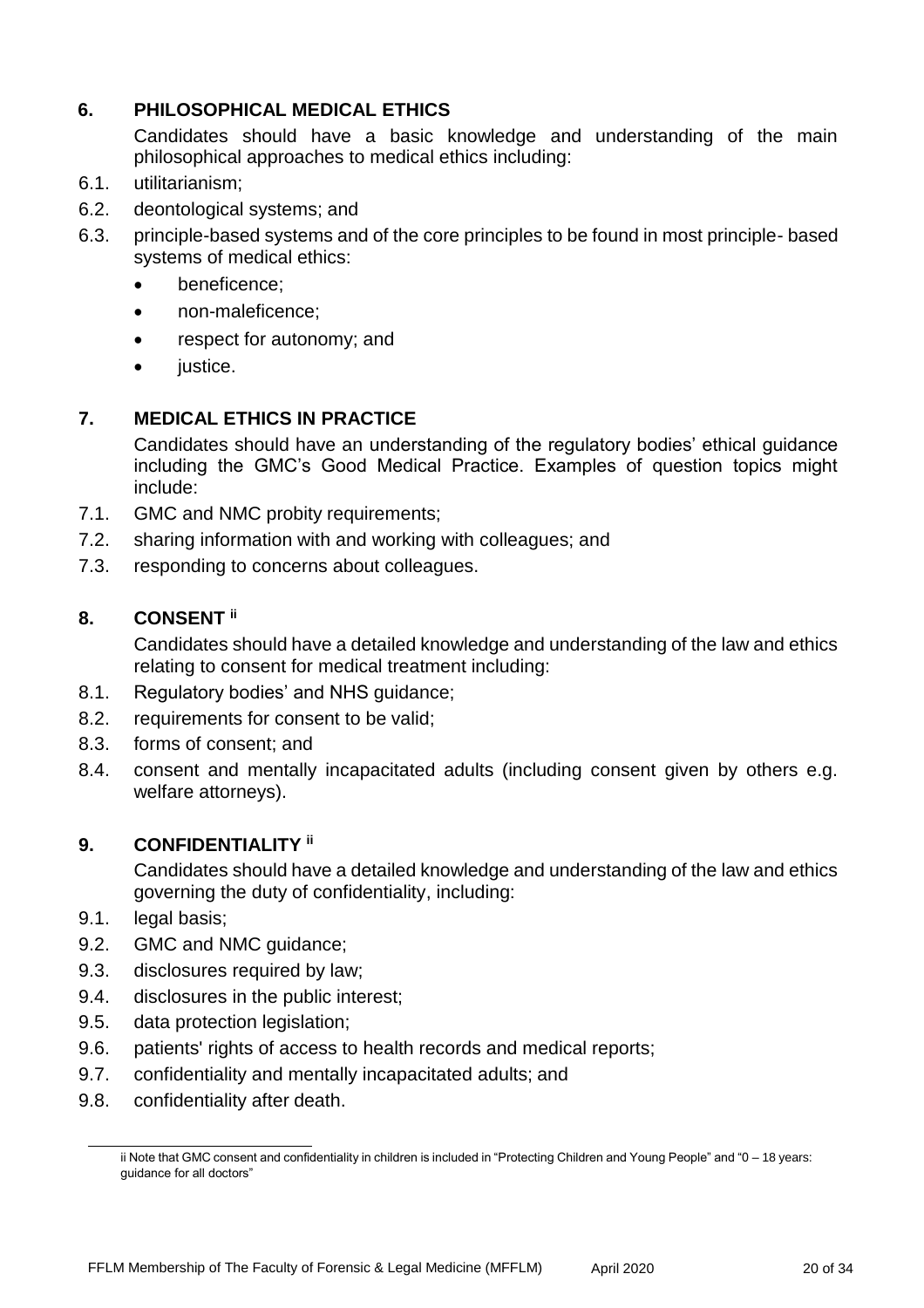# **10. CHILDREN AND YOUNG PEOPLE**

- 10.1. Candidates should have a detailed knowledge and understanding of the law of consent as it applies to children and young people including:
	- 10.1.1. differences between the UK jurisdictions;
	- 10.1.2. competence to consent;
	- 10.1.3. refusal of treatment by children and/or parents;
	- 10.1.4. parental responsibility;
	- 10.1.5. 16 –18 year olds; and
	- 10.1.6. GMC and NMC guidance.
- 10.2. Candidates should have a detailed knowledge and understanding of the legal and ethical requirements of confidentiality in relation to young people. Examples of question topics might include:
	- 10.2.1. parental requests for information;
	- 10.2.2. disclosure in the public interest; and
	- 10.2.3. requests for information about children and young people under data protection legislation.
- 10.3. Candidates should have a detailed knowledge and understanding of the legal and ethical principles involved in child safeguarding issues. Topics for questions might include:
	- 10.3.1. relevant legislation and government guidance;
	- 10.3.2. GMC and NMC guidance;
	- 10.3.3. sources of advice and assistance;
	- 10.3.4. role of the social work department;
	- 10.3.5. confidentiality; and
	- 10.3.6. child safeguarding procedures.

#### **11. DEATH AND DYING**

Candidates should have an understanding of the legal and ethical issues surrounding death including:

- 11.1. definition of death;
- 11.2. death certification and cremation;
- 11.3. the role of the coroner and the structure and function of inquests
- 11.4. Fatal Accident Inquiries in Scotland;
- 11.5. withholding and withdrawing life prolonging treatment;
- 11.6. patient refusal of life-prolonging treatment;
- 11.7. advance directives;
- 11.8. euthanasia and assisted suicide;
- 11.9. organ donation; and
- 11.10. retention of organs and tissue
- 11.11. medical examiners and medical reviewers (Scotland)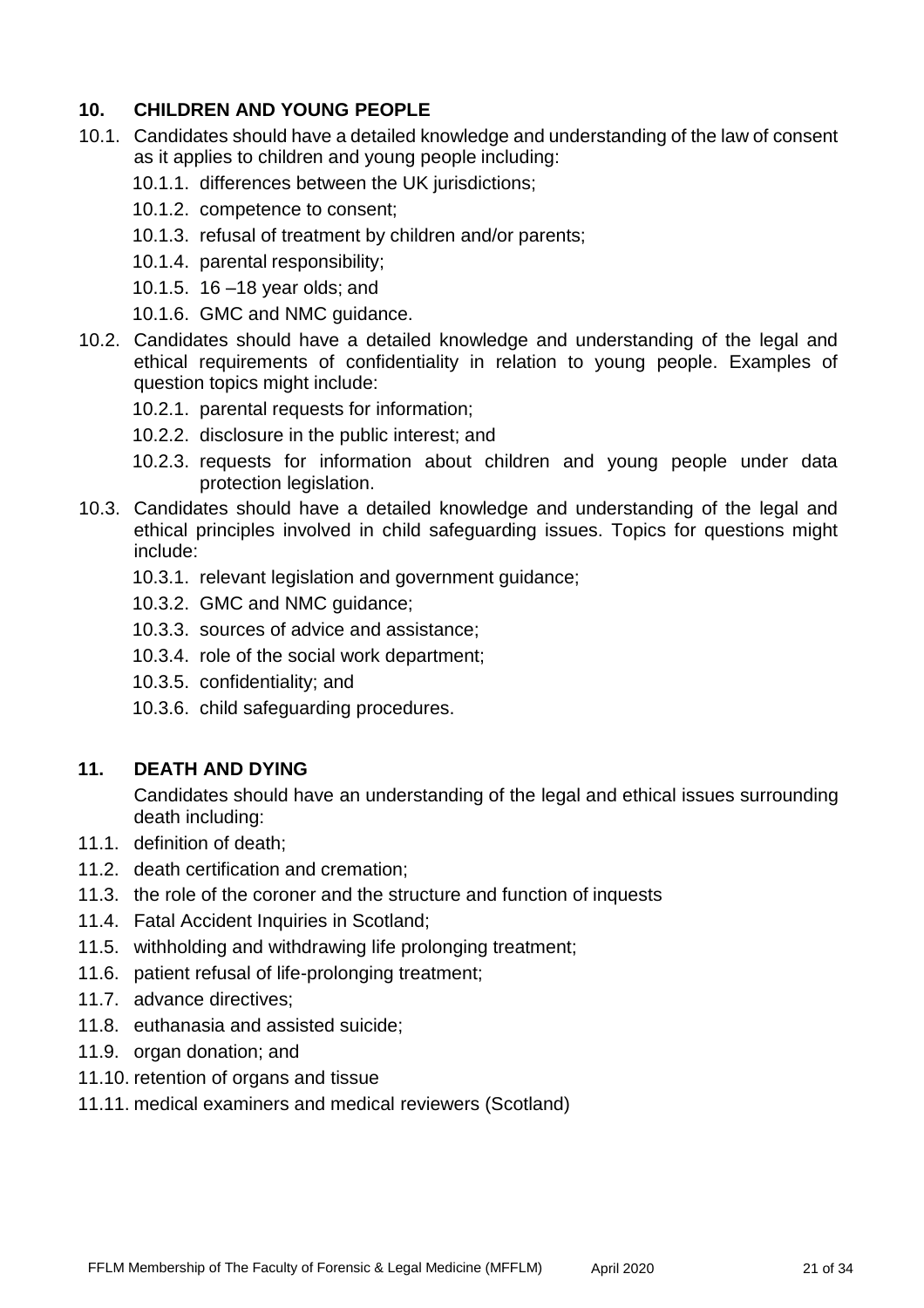## **12. MENTAL HEALTH LAW**

Candidates should have an understanding of the applicable mental health law (including mental capacity and related legislation) and Codes of Practice in the UK jurisdictions. Examples of question topics might include:

- 12.1. detention under the mental health acts;
- 12.2. detention of mentally incapacitated adults;
- 12.3. community treatment orders;
- 12.4. treatment without consent; and
- 12.5. vulnerable adults.

#### **13. PRESCRIBING**

Candidates should have an understanding of the Medico-Legal issues relating to prescribing medicines. Examples of question topics might include:

- 13.1. GMC and NMC guidance on prescribing;
- 13.2. Medico-Legal issues involved in prescribing controlled drugs (including regulatory requirements);
- 13.3. Medico-Legal issues involved in unlicensed and off label prescribing.

#### **14. REPORT WRITING AND GIVING EVIDENCE**

- 14.1 Rules of evidence
- 14.2 The Professional and the Expert Witness
- 14.3 Criminal and Civil Procedures Rules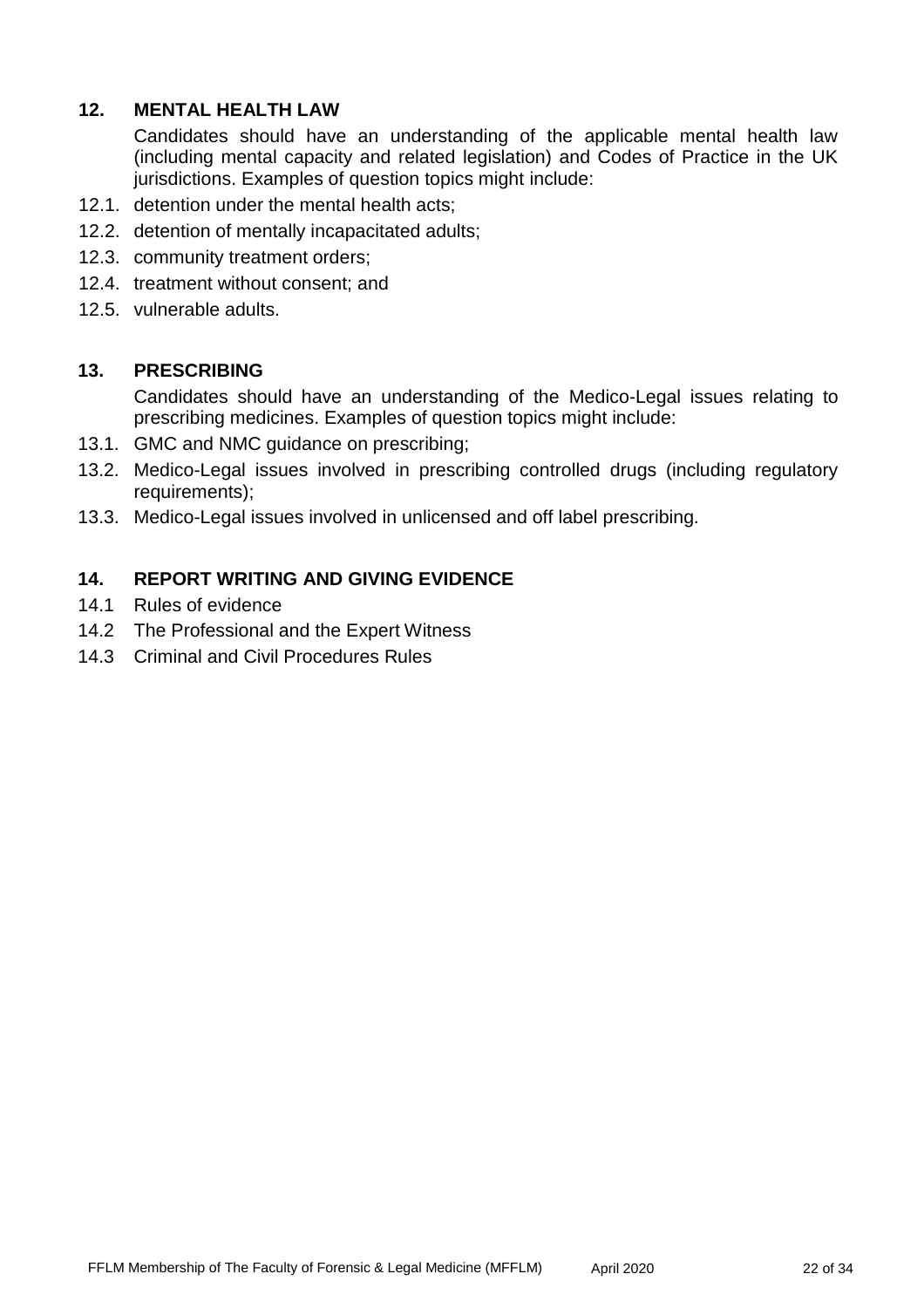# **SCHEDULE 2**

# **PART 2 Examination Syllabus Medico-Legal Medicine**

## **Foreword**

This syllabus covers the areas of knowledge to be tested in the MFFLM Part 2 examination for Medico-Legal Advisors (there is a separate syllabus for the part 2 FFLM examination for Forensic Physicians – General Forensic Medicine and Sexual Offence Medicine). The Part 2 examination is designed to test the knowledge, understanding and skills required of a Medico-Legal Advisor.

The skills tested in the Part II examination will include:

- application of ethical and Medico-Legal knowledge to complex Medico-Legal problems;
- problem solving skills; and
- communication skills.

The syllabus aims to describe broadly the areas of knowledge expected of candidates to pass the examination: it is not to be taken as exhaustive or inclusive; not every area of the syllabus will be tested at each examination diet and the absence of a topic does not guarantee that it will not be included in the examination paper. Candidates can expect the majority of questions to test the broad areas specified.

The Part 2 examination will not only test the depth and detail of a candidate's knowledge, but also their ability to apply it to given situations such as providing written or oral advice to a member (client). The content of advice is important, as is the need for it to be given clearly and concisely.

The examination covers all jurisdictions within the UK. The syllabus will highlight this in some of the areas where the differences between jurisdictions are of particular importance, but candidates should be aware that this principle applies throughout the MFFLM examination.

## **1. CONSENT**

- 1.1 GMC and NMC guidance
- 1.2 Requirements for consent to be valid
- 1.3 Assessment of capacity
- 1.4 Relevant legislation and codes of practice in relation to the above issues in all UK jurisdictions
- 1.5 Forms of consent
- 1.6 Obtaining consent and the provision of information
- 1.7 Refusal of consent
- 1.8 Consent in children and young people (competent and incompetent, refusal of consent, parental refusal of treatment)
- 1.9 Consent and mentally incapacitated adults (including consent given by others e.g. welfare attorneys)
- 1.10 Consent in research
- 1.11 Consent and transplantation

FFLM Membership of The Faculty of Forensic & Legal Medicine (MFFLM) April 2020 20 23 of 34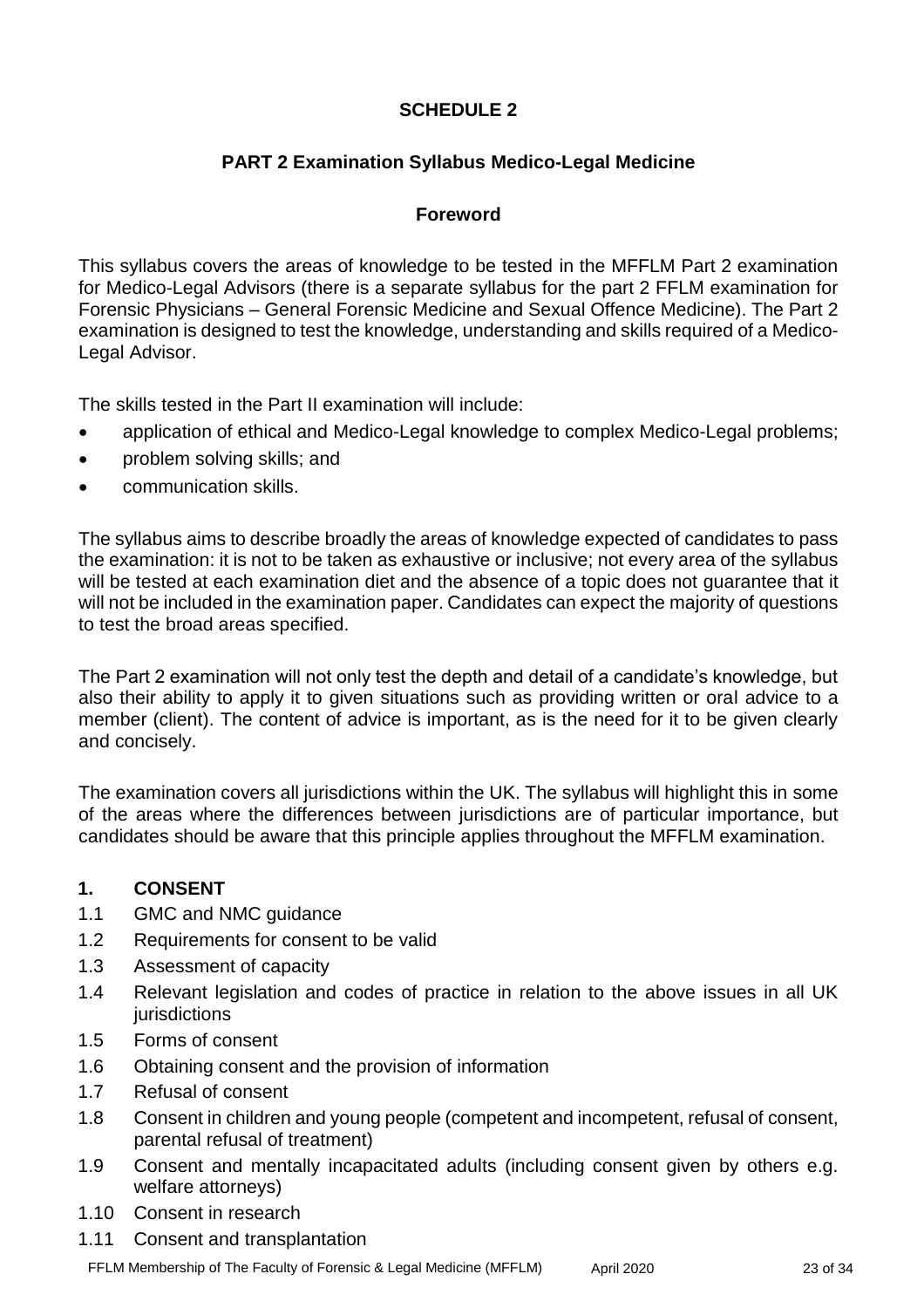- 1.12 Emergencies
- 1.13 Legal actions for assault or trespass to the person based on lack of consent

# **2. CONFIDENTIALITY**

- 2.1 Legal bases (common law, contractual and privacy)
- 2.2 Ethical duty
- 2.3 Data protection legislation
- 2.4 Disclosures required by law
- 2.5 Court orders for disclosure of records
- 2.6 Disclosures in the public interest without consent
- 2.7 Disclosures in serious communicable diseases
- 2.8 Subjects' rights of access to health records and medical reports
- 2.9 Confidentiality and mentally incapacitated adults
- 2.10 Confidentiality of children and young people
- 2.11 Confidentiality after death
- 2.12 Doctors with dual responsibilities (including occupational health medicine)
- 2.13 Confidentiality and research
- 2.14 Managing and protecting personal information, including records management and retention.

## **3. GENERAL MEDICAL COUNCIL and NURSING AND MIDWIFERY COUNCIL**

- 3.1 All GMC and NMC guidance
- 3.2 Composition/structure of the GMC and NMC
- 3.3 Impairment of fitness to practise and statutory types of impairment
- 3.4 GMC and NMC fitness to practise procedures
- 3.5 Performance assessments
- 3.6 Health assessments
- 3.7 The adjudicatory function of the Medical Practitioners Tribunal Service (MPTS) and NMC Fitness to Practise Committee
- 3.8 Sanctions
- 3.9 Appeals
- 3.10 The role of the Professional Standards Authority (PSA) for health and social care.

## **4. CLINICAL NEGLIGENCE**

- 4.1 Duty of care
- 4.2 Psychiatric harm
- 4.3 Economic losses
- 4.4 Standard of care
- 4.5 Tests for medical negligence in UK jurisdictions and relevant case law
- 4.6 Failure to warn of risks
- 4.7 Causation
- 4.8 Loss of a chance
- 4.9 Defences
- 4.10 Civil procedure rules in UK jurisdictions

4.11 Principles of damages in UK jurisdictions

FFLM Membership of The Faculty of Forensic & Legal Medicine (MFFLM) April 2020 20 24 of 34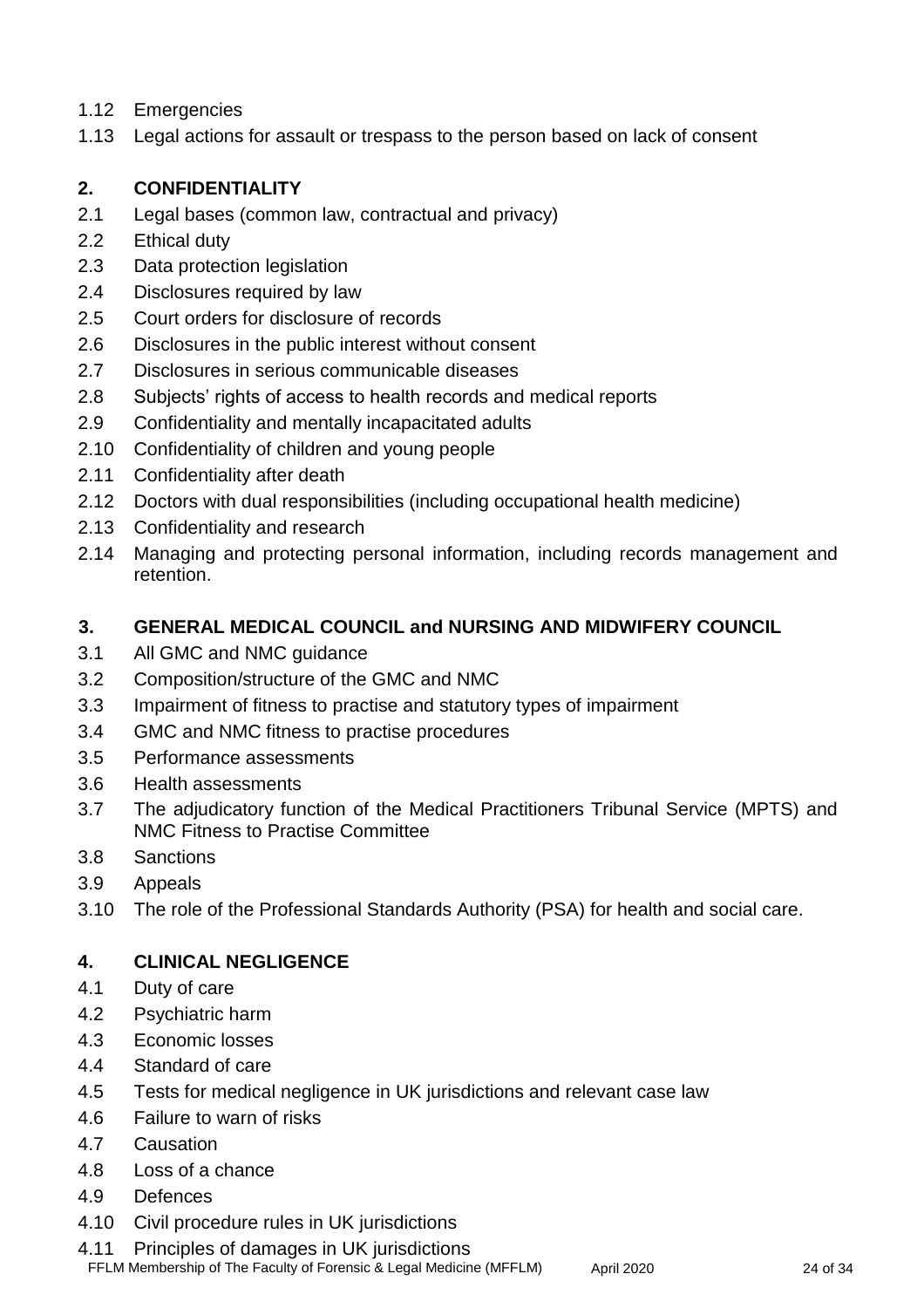- 4.12 Breach of statutory duty
- 4.13 Breach of contract
- 4.14 Professional and expert witnesses: duties and guidance
- 4.15 Clinical Negligence Scheme for Trusts (and its equivalent for other UK jurisdictions) and the Clinical Negligence Scheme for General Practice and their limitations
- 4.16 Vicarious liability.

## **5. CHILDREN AND YOUNG PEOPLE**

- 5.1 GMC guidance
- 5.2 Consent
- 5.3 Parental responsibility
- 5.4 Refusal of consent to treatment by children, young people and/or parents
- 5.5 Confidentiality and data protection
- 5.6 Parental requests for information
- 5.7 Child safeguarding procedures
- 5.8 Providing confidential information in safeguarding procedures
- 5.9 Role of the Local Authority and its social work departments
- 5.10 Relevant legislation and government guidance (in all UK jurisdictions) in relation to the above areas.

## **6. DEATH AND DYING**

- 6.1 Definition of death
- 6.2 Death certification and cremation
- 6.3 Withholding and withdrawing life prolonging treatment
- 6.4 Refusal of life-prolonging treatment
- 6.5 Advance directives
- 6.6 Euthanasia and assisted suicide
- 6.7 Organ donation
- 6.8 Retention of organs and tissue
- 6.9 Medical Examiners and Medical Reviewers: functions and role in death certification.

## **7. THE CORONER AND FATAL ACCIDENT INQUIRIES**

- 7.1 Jurisdiction of the coroner
- 7.2 Preparing reports for the coroner
- 7.3 Procedure in coroners' courts
- 7.4 Scope of coroners' inquiries
- 7.5 Implication of Human Rights legislation
- 7.6 Legal representation at inquests and Fatal Accident Inquiries
- 7.7 Determinations
- 7.8 Judicial Review
- 7.9 Use of evidence given in inquests
- 7.10 Fatal Accident Inquiries in Scotland (precognitions, procedure, judicial review, legal representation).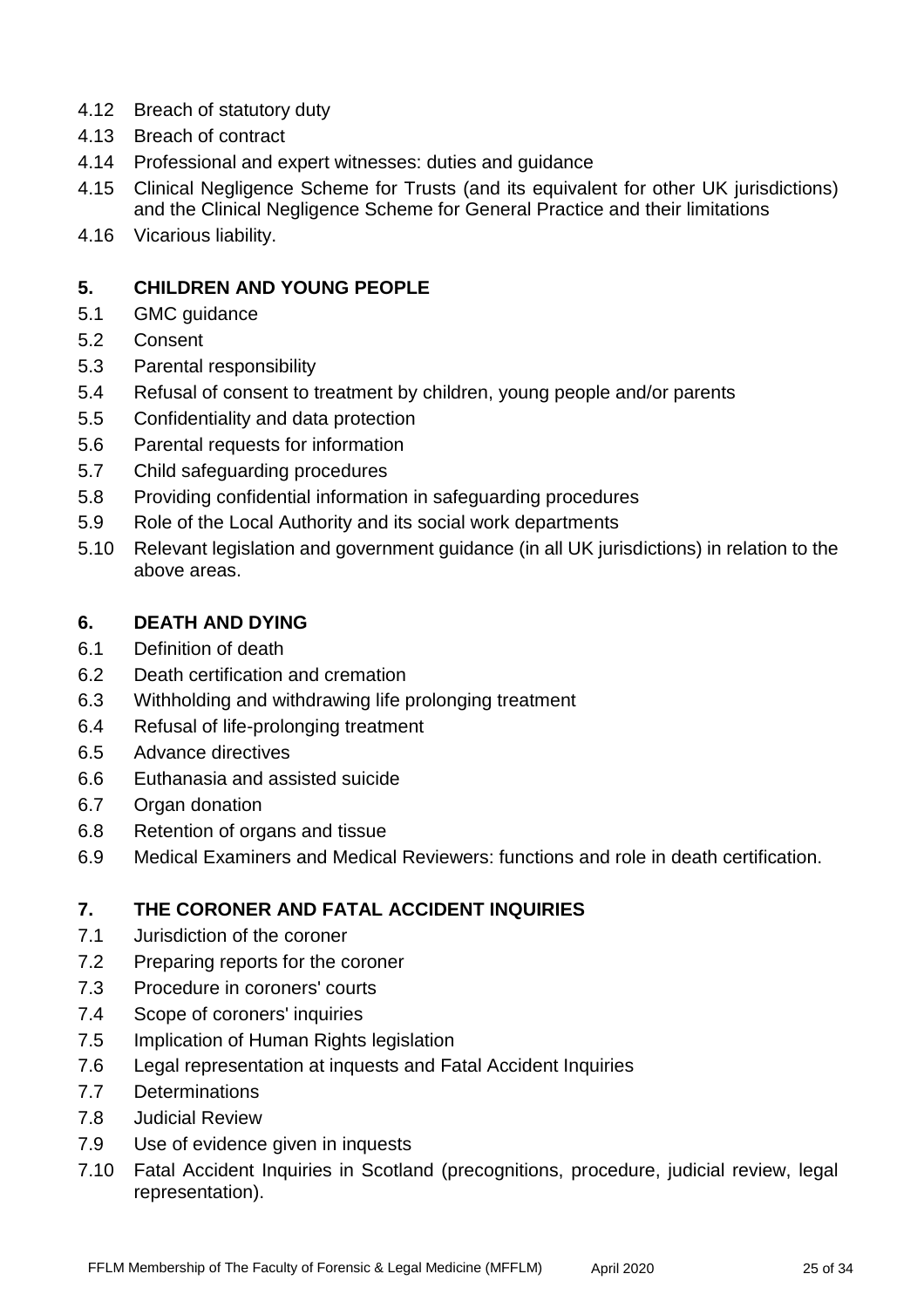# **8. MENTAL HEALTH LAW**

- 8.1 Mental Health legislation and Codes of Practice in UK jurisdictions
- 8.2 Detention under the mental health statutory frameworks
- 8.3 Consent, and treatment without consent
- 8.4 Emergencies: assessments, overdoses, refusal of treatment
- 8.5 Community treatment orders
- 8.6 Mental health legislation and the GP
- 8.7 Interaction with Human Rights legislation
- 8.8 Detention/deprivation of liberty of mentally incapacitated adults
- 8.9 Research and the mentally incapacitated adult
- 8.10 Vulnerable adults and adult safeguarding procedures
- 8.11 Review tribunals and the role of the courts
- 8.12 Public inquiries.

## **9. PRESCRIBING**

- 9.1 GMC and NMC guidance
- 9.2 Responsibility for prescribing
- 9.3 Civil liability for prescribing and disclaimers of liability
- 9.4 Contractual obligations of GPs (under GMS and PMS contracts)
- 9.5 Hospital prescribing
- 9.6 Controlled drugs (including regulatory requirements and disposal)
- 9.7 Unlicensed and off-label prescribing
- 9.8 Remote prescribing (telephone, internet)
- 9.9 Nurse prescribing, patient specific directions and patient group directions
- 9.10 Guidelines for prescribing and the role of the MHRA
- 9.11 Covert administration of medicines
- 9.12 Specific treatments: vaccinations, cosmetic treatments, infertility drugs, erectile dysfunction
- 9.13 Eligibility for NHS prescriptions and other NHS treatment
- 9.14 Private prescriptions
- 9.15 Product safety: strict liability and the Consumer Protection Act 1987
- 9.16 Relevant legislative provisions.

#### **10. DISCIPLINARY ACTION**

- 10.1 Pre-disciplinary investigation of allegations
- 10.2 Suspension, exclusion, restrictions/conditions and informal exclusion
- 10.3 Disciplinary procedures in the UK jurisdictions
- 10.4 Personal conduct and professional conduct
- 10.5 Conduct and capability procedures
- 10.6 Rights to representation
- 10.7 Role of the Practitioner Performance Advice Service (PPAS)
- 10.8 Sanctions
- 10.9 Appeals
- 10.10 Judicial reviews in disciplinary actions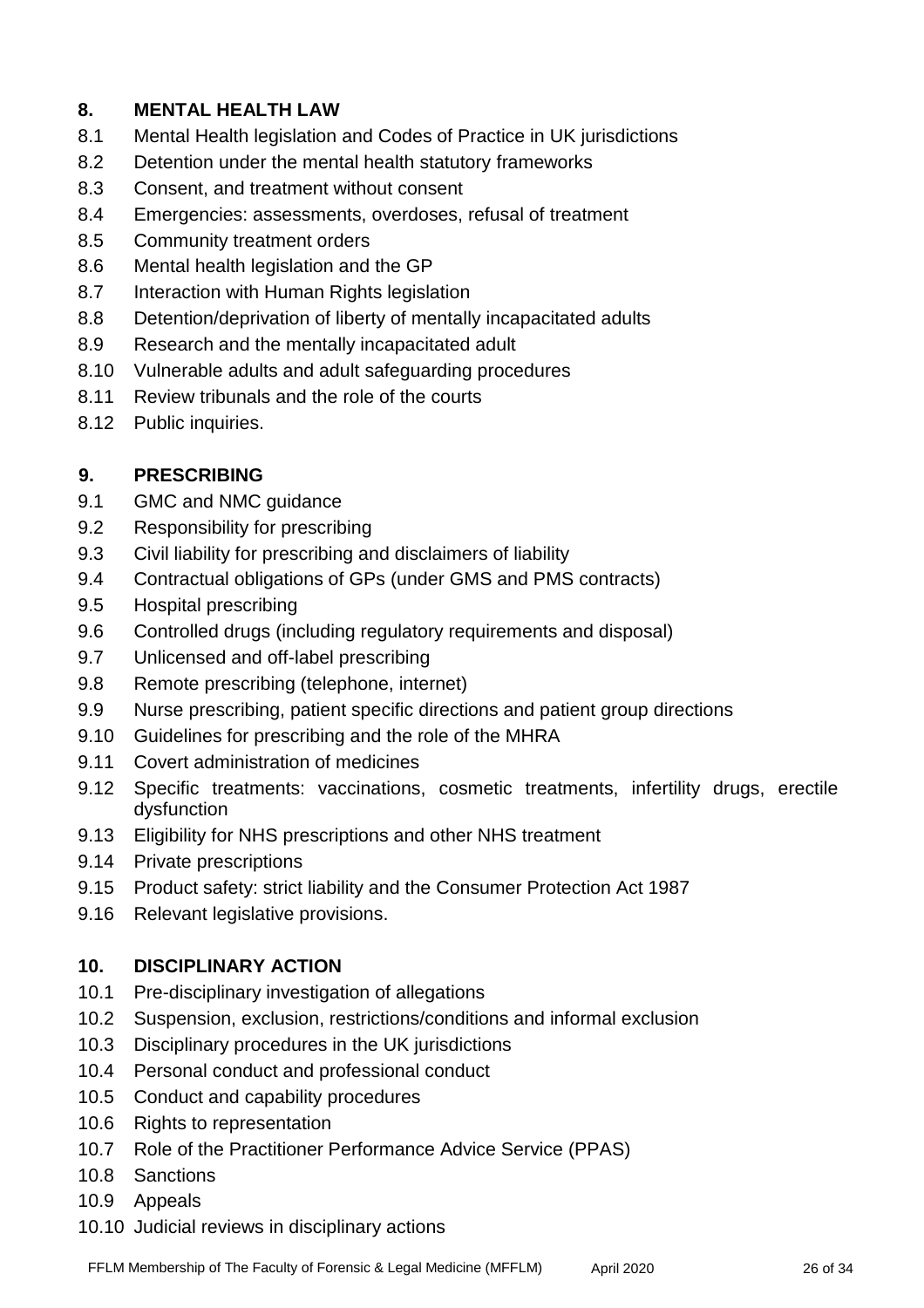- 10.11 Broad understanding of the contract law principles underpinning contracts of employments and contracts for services and their remedies
- 10.12 Alert letters (Healthcare Professional Alert Notices).

## **11. GP PERFORMERS LISTS**

- 11.1 Legislative framework
- 11.2 Duties to declare (convictions etc.)
- 11.3 Procedures
- 11.4 Representation
- 11.5 Suspension
- 11.6 Contingent removal
- 11.7 Removal
- 11.8 Appeals and legal challenges
- 11.9 Role of the PPAS.

## **12. HUMAN REPRODUCTION**

- 12.1 Genetic information
- 12.2 Abortion in all UK jurisdictions
- 12.3 Civil actions for wrongful conception/wrongful birth
- 12.4 Assisted reproduction
- 12.5 The mother and the unborn child
- 12.6 Relevant legislation and HFEA guidance.

# **13. CRIME AND THE MEDICAL PRACTITIONER**

- 13.1 Sexual offences
- 13.2 Manslaughter by gross negligence and culpable homicide
- 13.3 Corporate liability for death
- 13.4 Police interviews under caution
- 13.5 Broad understanding of criminal procedures
- 13.6 Interaction with the GMC
- 13.7 Declaring criminal investigations to employers/contractors/the GMC.

#### **14. COMPLAINTS**

- 14.1 Complaints procedures in UK jurisdictions
- 14.2 Responding to complaints
- 14.3 Confidentiality in complaints
- 14.4 Statutory and ethical duties of candour
- 14.5 The role of the Ombudsman
- 14.6 Learning from complaints.

## **15. ADVERSE INCIDENT REPORTING AND RISK MANAGEMENT**

- 15.1 Patient Safety Incident Reports and Serious Untoward Incident (SUI) reports
- 15.2 Communication with patients
- 15.3 Hospital patient safety incident investigations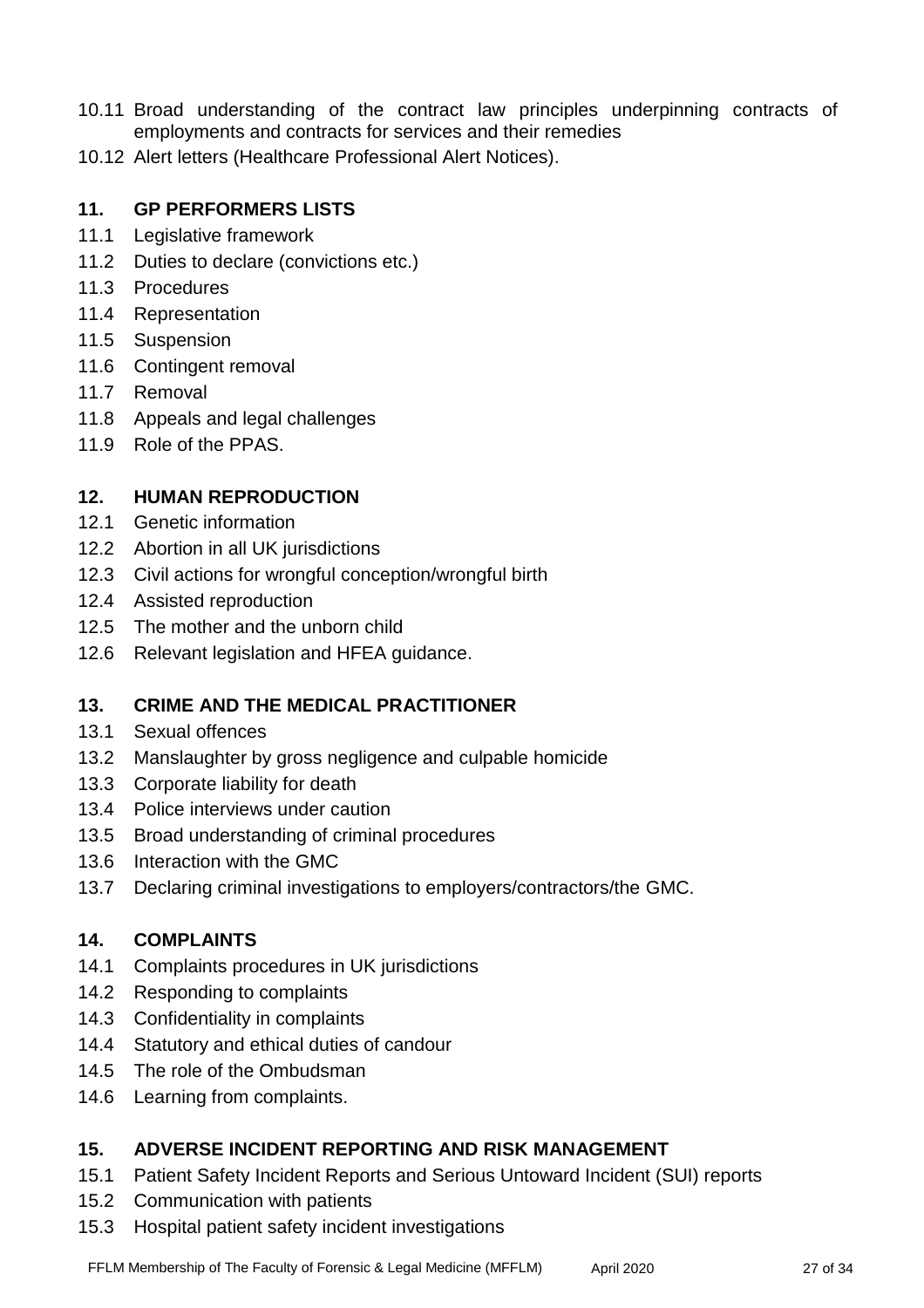- 15.4 Investigation of patient safety incidents in General Practice
- 15.5 Principles of clinical risk management
- 15.6 Requirements for reporting certain patient safety incidents
- 15.7 Health Service Safety Investigation Branch
- 15.8 National patient safety initiatives

# **16. RELATIONSHIPS WITH PATIENTS**

- 16.1 GMC guidance
- 16.2 The doctor-patient partnership
- 16.3 Harassment/stalking (including relevant legislative protections and court orders)
- 16.4 The violent patient
- 16.5 Maintaining boundaries
- 16.6 Intimate examinations and chaperones
- 16.7 Treating those close to you
- 16.8 Ending professional relationships
- 16.9 Gifts from patients and financial interests in treatment.

## **17. WORKING WITH COLLEAGUES**

- 17.1 Concerns about the health of a colleague
- 17.2 Concerns about the performance of a colleague
- 17.3 Concerns about the conduct of a colleague
- 17.4 Doctors' responsibilities to arrange cover and take up appointments
- 17.5 Information sharing
- 17.6 Delegation and referral
- 17.7 Team working and doctors in managerial positions
- 17.8 Raising and acting on concerns about patient safety.

## **18. CLINICAL RECORDS**

- 18.1 Good record keeping
- 18.2 Amending clinical records
- 18.3 Disputes over the content of clinical records
- 18.4 Requests not to record information
- 18.5 Security of records and other confidential information
- 18.6 Computerised records and national IT projects.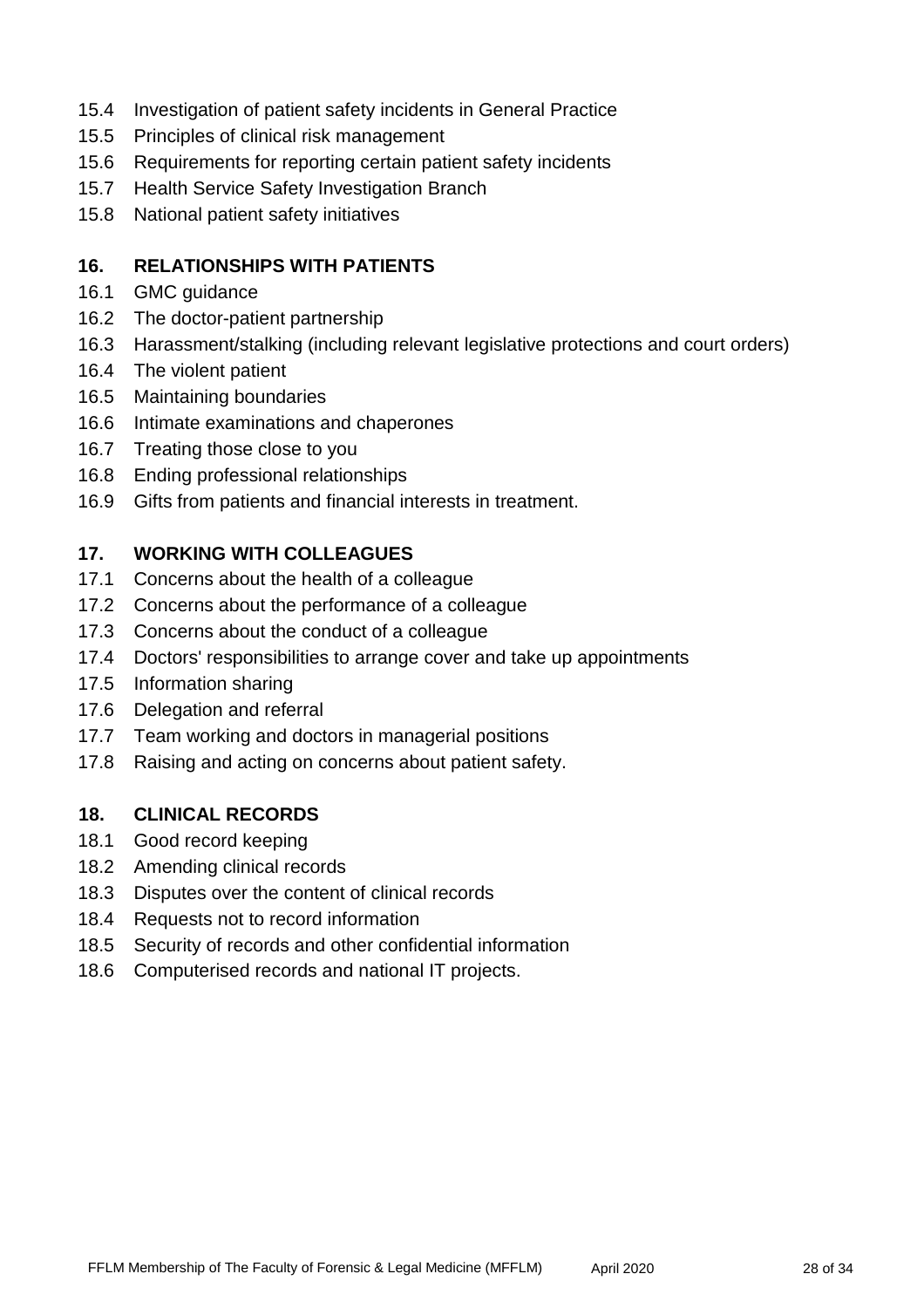## **SCHEDULE 3**

#### **PART 2 Examination Syllabus: General Forensic Medicine**

No syllabus can be comprehensive. Hence the syllabus is indicative of those areas of knowledge with which you are expected to be familiar but is not intended to be exhaustive or to exclude other items of knowledge which are of similar relevance. You can expect, however, that the majority of questions will test knowledge in the broad areas specified.

#### **1. CONSENT, CONFIDENTIALITY & ETHICS**

You should have a broad understanding of the differences between therapeutic and forensic consent, interview techniques, record keeping and documentation.

Examples of questions topic might include:

- Gillick competence and related case law
- Safeguarding vulnerable adults and children
- Temporary loss of capacity and how this may impact on a decision to examine

#### **2. INJURY**

Injuries and their interpretation are a fundamental part of clinical forensic medicine. It is important you understand the epidemiology of injury and the physiology of wound healing and are able to document, classify and interpret different types of injuries. In addition you should have a clear understanding of the significance or otherwise of the absence of injuries. You should also be familiar with aspects of torture, restraint, elder abuse, defence injuries, self-inflicted injuries, and non-accidental injury.

Examples of questions might include:

- Classification of the common types of injury
- Documentation and management of injuries, including photo documentation
- Use of restraint
- Elder abuse
- Interpersonal violence

#### **3. MENTAL HEALTH LAW**

Mental health problems occur frequently. You should be familiar with the relevant mental health legislation and definitions, the relationships with substance misuse, and how to assess risk.

- The commonly used Mental Health Act sections
- Assessment of self-harm risk
- Pre-release risk assessment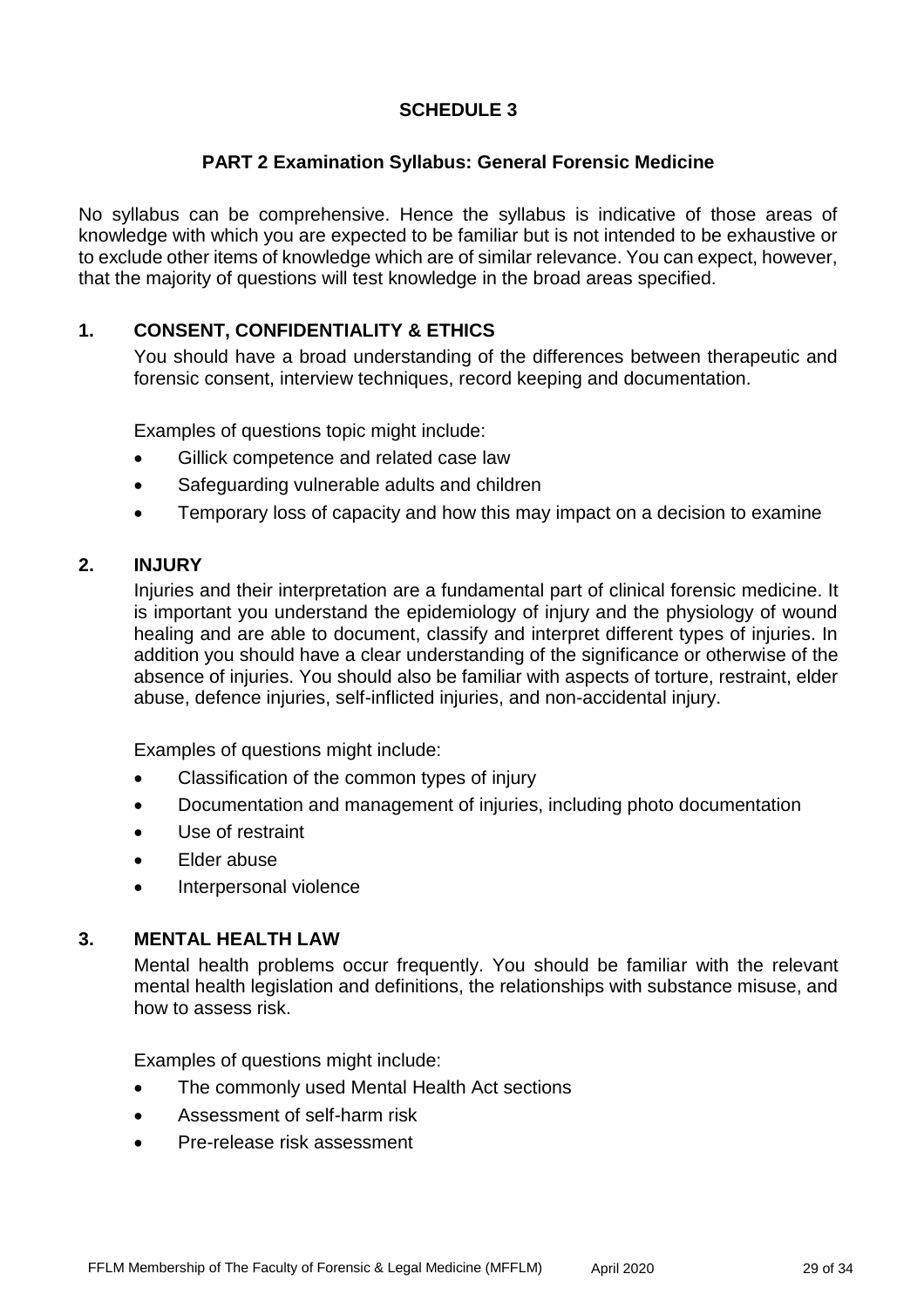# **4. FORENSIC SCIENCE AND TOXICOLOGY**

Forensic science is making an increasing contribution to clinical forensic medicine. You should be familiar with methods of forensic sampling, analysis and interpretation of different forensic samples including hair, blood, urine, etc. In addition you should understand the principles behind the use of DNA and its limitations and how to take steps to reduce contamination.

Examples of questions might include:

- The types of samples taken from an assailant of an alleged sexual assault
- Persistence data

It is important you understand the pharmacokinetics and pharmacodynamics of commonly used prescribed drugs and drugs of misuse and their criminal relevance as well as having knowledge of the types and presentations of commons poisons.

Examples of questions might include:

- The clinical effects of cocaine
- The effect of cannabis on driving
- The management of alcohol and opiate withdrawal

## **5. CUSTODIAL MEDICINE**

You should understand the guidance and the legislation relating to detention of persons in custody, the spectrum of illness and disease found in that environment, and the examination, assessment and management (including prescribing) of persons detained in custody.

Examples of questions might include:

- Fitness to interview
- Management of persons detained under the Terrorism Act
- Near misses in custody
- Safeguarding vulnerable adults and children
- Management of substance misuse in detainees in custody
- Administration of medication in custody
- Conflict resolution and personal safety

You should understand the science behind road traffic legislation and the common defences for failure to provide samples of breath, blood and urine. You should have knowledge of fitness to drive and the types of injuries sustained in road traffic accidents.

- Failure to provide evidential specimens
- Assessment under section 4 of the Road Traffic Act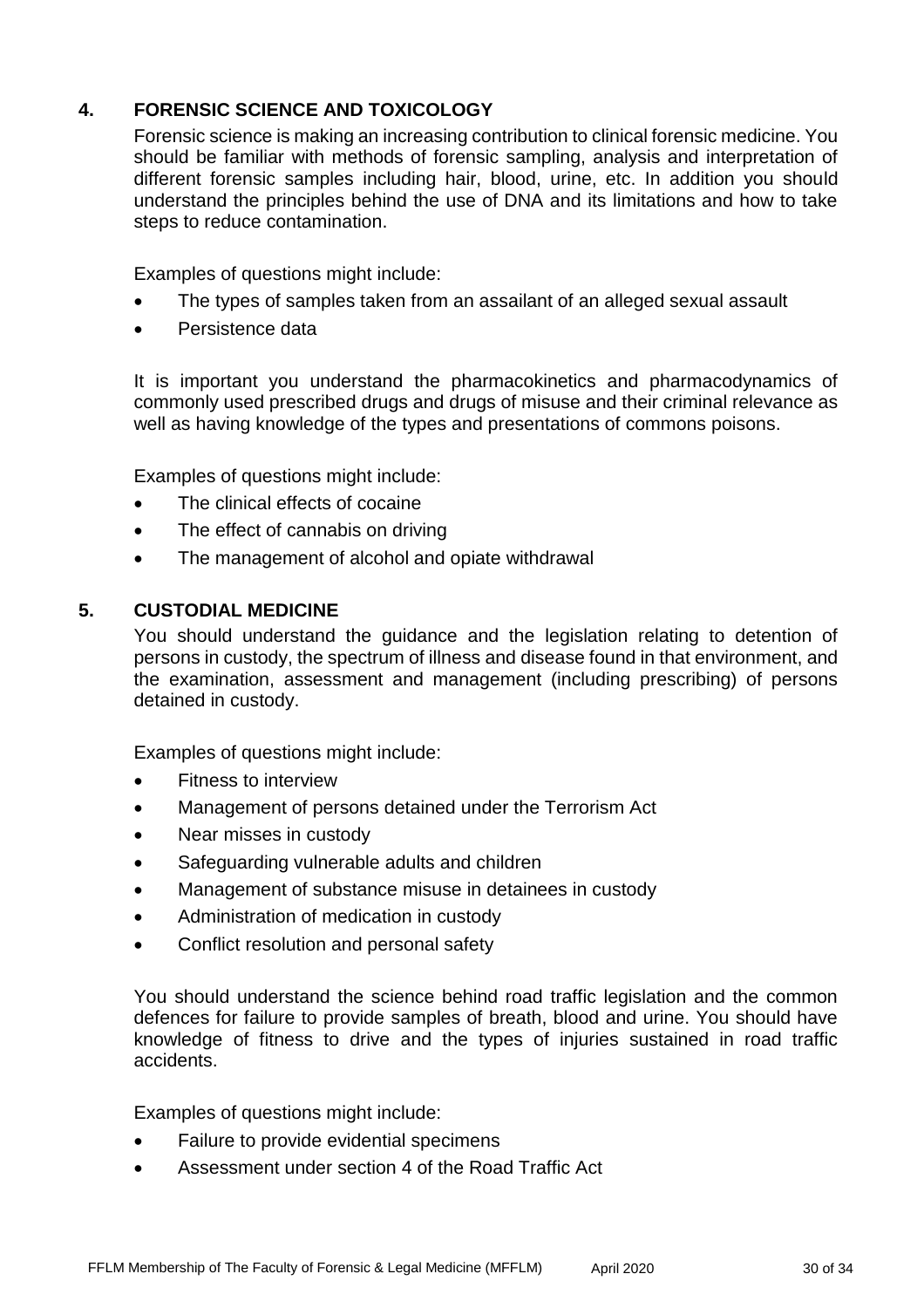Knowledge of sexual offences is important and you must understand the legislation relating to sexual offences, male and female genital anatomy, and how to examine a suspect of an alleged sexual assault.

Examples of questions might include:

The type of injuries associated with a sexual assault.

## **6. FORENSIC PATHOLOGY AND CRIME SCENE INVESTIGATION**

Assessing a scene of death is an important part of a forensic physician's duties. You should have knowledge of the changes that take place in the body after death, how the time of death can be estimated, mechanisms of death and the principles of an autopsy and the different techniques used in mass disaster situations.

Examples of questions might include:

- Causes of deaths in custody
- The role of the doctor at a scene of death
- The investigation of sudden unexplained deaths

#### **7. THE MEDICAL WITNESS**

Giving evidence in Court is an important part of the role of the forensic physician. You should therefore have a good understanding of record keeping and documentation, statement and report writing, pre-trial preparation and court appearance.

- Writing a statement
- The difference between a professional and expert witness.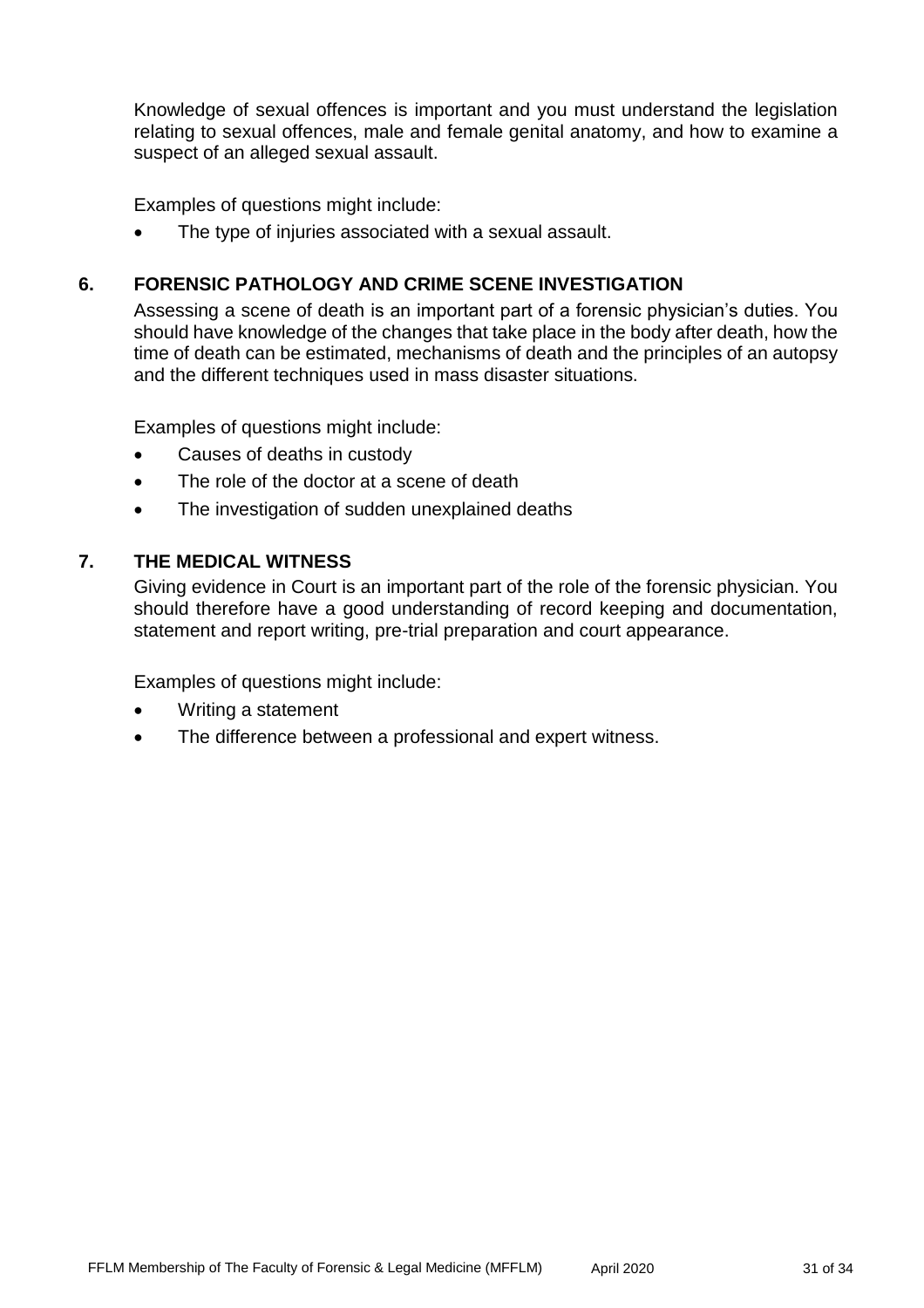## **SCHEDULE 4**

#### **PART 2 Examination Syllabus: Sexual Offence Medicine**

No syllabus can be comprehensive. Hence the syllabus is indicative of those areas of knowledge with which you are expected to be familiar but is not intended to be exhaustive or to exclude other items of knowledge which are of similar relevance. You can expect, however, that the majority of questions will test knowledge in the broad areas specified.

### **1. CONSENT, CONFIDENTIALITY & ETHICS**

You should have a broad understanding of the differences between therapeutic and forensic consent, interview techniques, record keeping and documentation.

Examples of questions topic might include:

- Gillick competence and related case law
- Safeguarding vulnerable adults and children
- Temporary loss of capacity and how this may impact on a decision to examine

#### **2. INJURY**

Injuries and their interpretation are a fundamental part of clinical forensic medicine. It is important you understand the epidemiology of injury and the physiology of wound healing and are able to document, classify and interpret different types of injuries. In addition you should have a clear understanding of the significance or otherwise of the absence of injuries. You should also be familiar with aspects of torture, restraint, elder abuse, defence injuries, self-inflicted injuries, and non-accidental injury.

Examples of questions might include:

- Classification of the common types of injury
- Documentation and management of injuries, including photo documentation
- Use of restraint
- Elder abuse
- Interpersonal violence

#### **3. MENTAL HEALTH LAW**

Mental health problems occur frequently. You should be familiar with the relevant mental health legislation and definitions, the relationships with substance misuse, and how to assess risk.

- The commonly used Mental Health Act sections
- Assessment of self-harm risk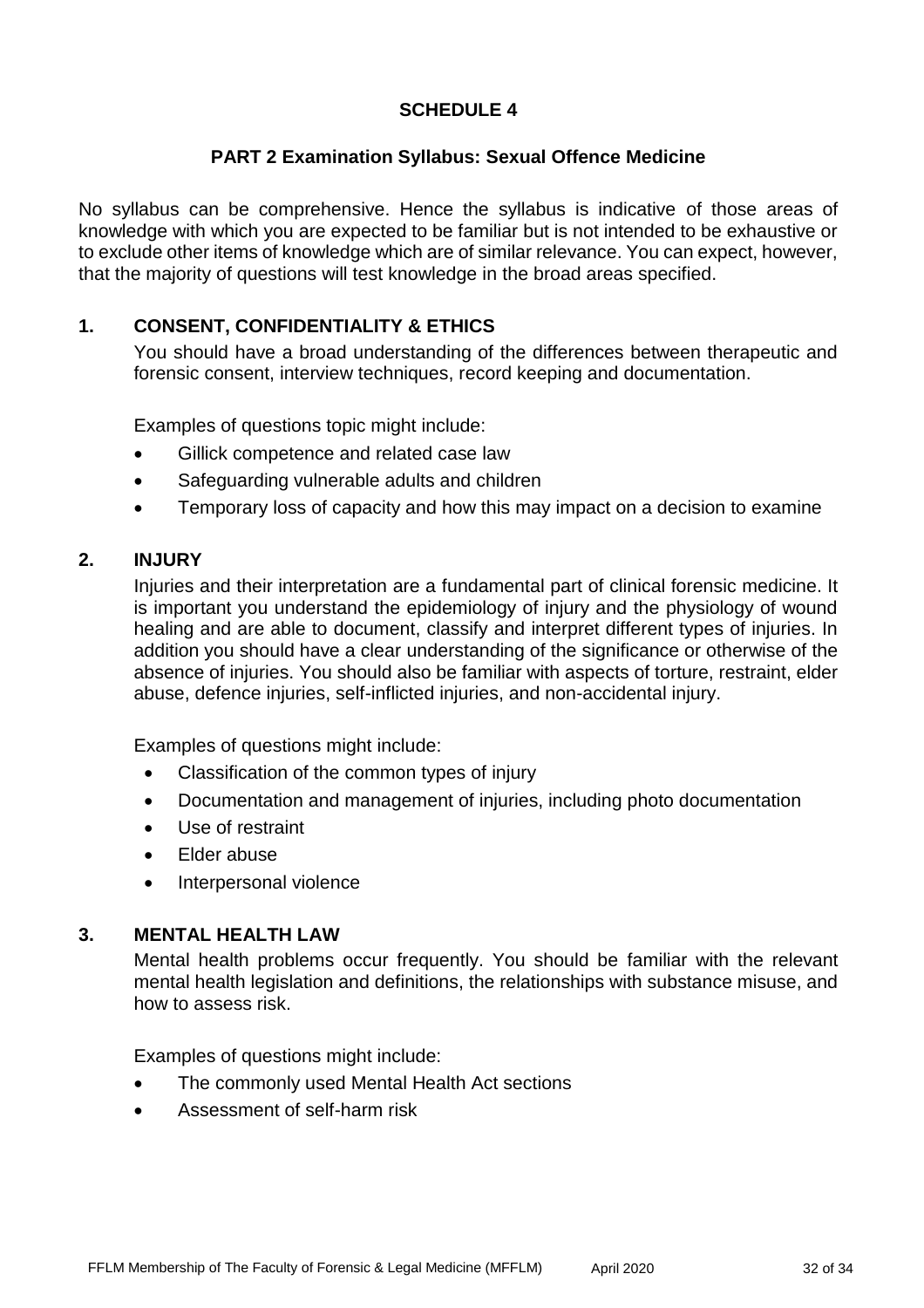# **4. FORENSIC SCIENCE AND TOXICOLOGY**

Forensic science is making an increasing contribution to clinical forensic medicine. You should be familiar with methods of forensic sampling, analysis and interpretation of different forensic samples including hair, blood, urine, etc. In addition you should understand the principles behind the use of DNA and its limitations and how to take steps to reduce contamination.

Examples of questions might include:

- The types of samples taken from an assailant of an alleged sexual assault
- Persistence data

It is important you understand the pharmacokinetics and pharmacodynamics of commonly used prescribed drugs and drugs of abuse and their criminal relevance as well as having knowledge of the types and presentations of commons poisons.

Examples of questions might include:

- The clinical effects of cocaine
- The management of alcohol and opiate withdrawal

## **5. ADULT SEXUAL OFFENCES**

Knowledge of sexual offences is crucially important and you must understand the guidance and the legislation relating to sexual offences, male and female genital anatomy and how to examine a victim of an alleged sexual assault and the principles of post assault management.

Examples of questions might include:

- The type of injuries associated with a sexual assault
- Psychological response to rape
- **Emergency contraception**
- Management of sexually transmitted infections
- Indications for PEPSE
- Safeguarding vulnerable adults

## **6. PAEDIATRICS**

Examining children who may have been abused is part of the role of the forensic physician. You should have a detailed knowledge of male and female genital anatomy at different ages and the changes that can occur in abuse.

Examples of questions might include:

- The different types of hymen
- Genital injuries including hymenal injuries and anal findings in alleged penetration

Child safeguarding is crucial to the safe care of children. You should be familiar with the principles of information sharing, Local Safeguarding Children's Boards and have knowledge of the different types of child abuse including physical, sexual, emotional abuse and neglect as well as factitious and fabricated illness.